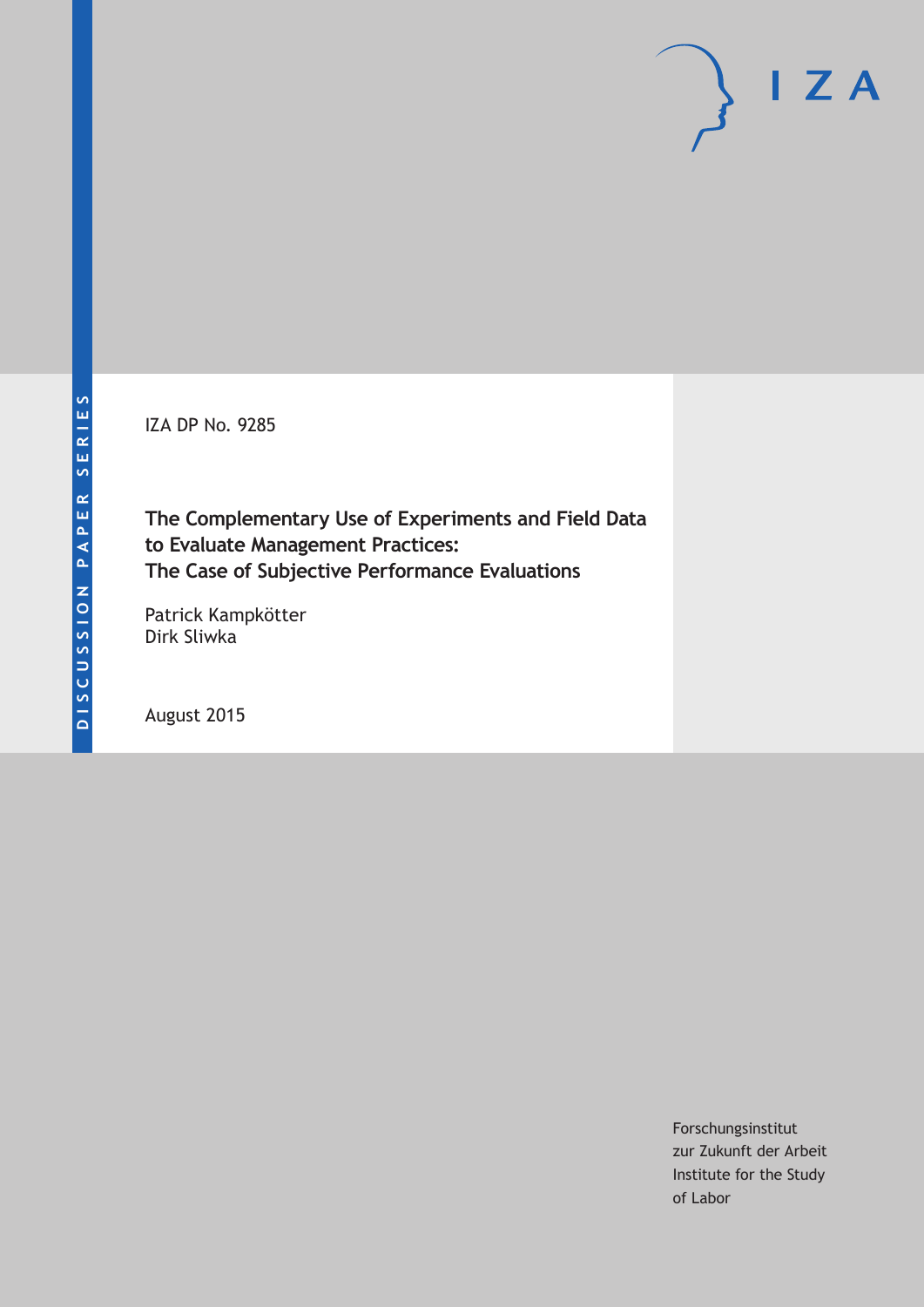# **The Complementary Use of Experiments and Field Data to Evaluate Management Practices: The Case of Subjective Performance Evaluations**

## **Patrick Kampkötter**

*University of Cologne* 

### **Dirk Sliwka**

*University of Cologne, CESifo and IZA* 

Discussion Paper No. 9285 August 2015

IZA

P.O. Box 7240 53072 Bonn **Germany** 

Phone: +49-228-3894-0 Fax: +49-228-3894-180 E-mail: iza@iza.org

Any opinions expressed here are those of the author(s) and not those of IZA. Research published in this series may include views on policy, but the institute itself takes no institutional policy positions. The IZA research network is committed to the IZA Guiding Principles of Research Integrity.

The Institute for the Study of Labor (IZA) in Bonn is a local and virtual international research center and a place of communication between science, politics and business. IZA is an independent nonprofit organization supported by Deutsche Post Foundation. The center is associated with the University of Bonn and offers a stimulating research environment through its international network, workshops and conferences, data service, project support, research visits and doctoral program. IZA engages in (i) original and internationally competitive research in all fields of labor economics, (ii) development of policy concepts, and (iii) dissemination of research results and concepts to the interested public.

IZA Discussion Papers often represent preliminary work and are circulated to encourage discussion. Citation of such a paper should account for its provisional character. A revised version may be available directly from the author.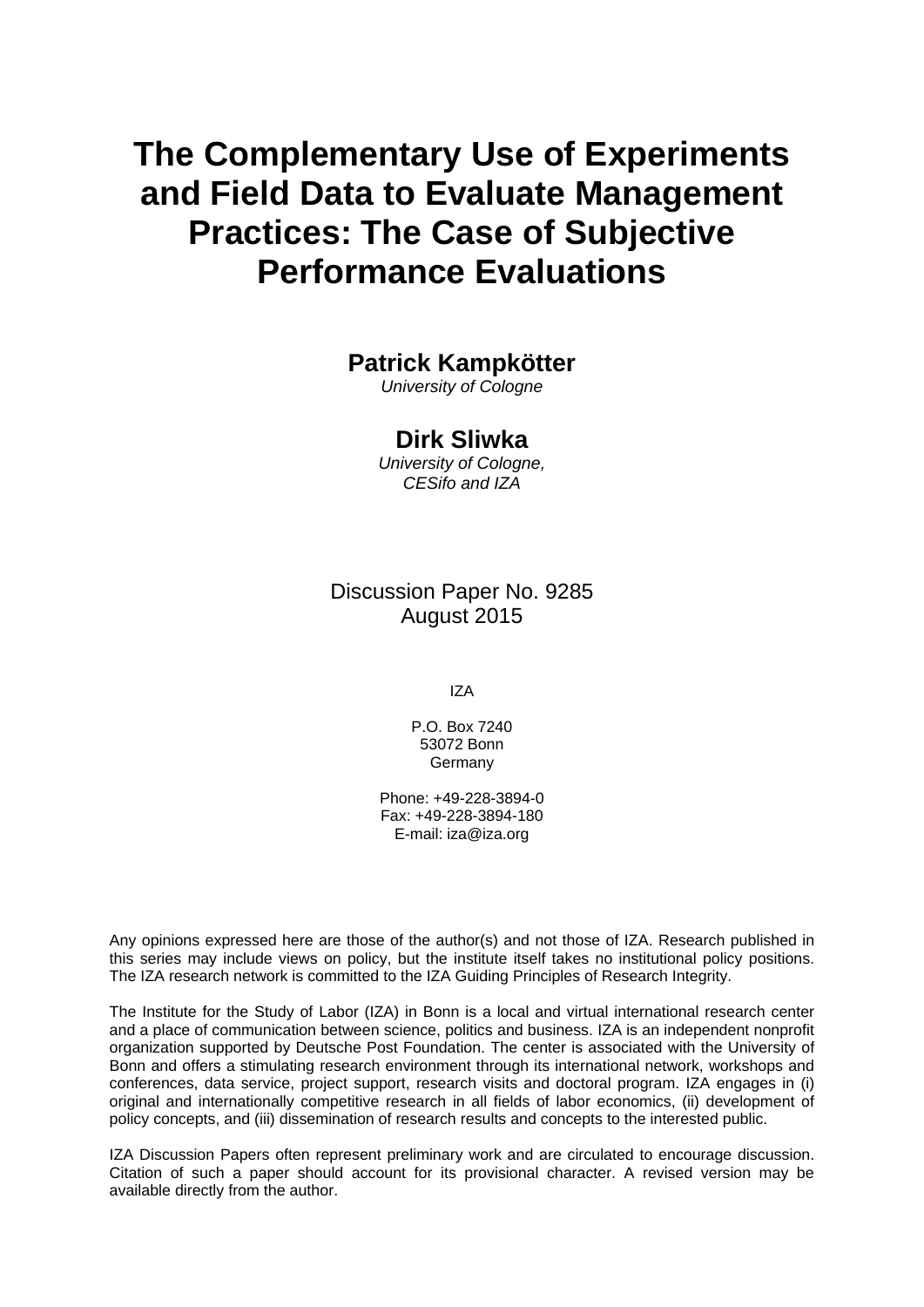IZA Discussion Paper No. 9285 August 2015

# **ABSTRACT**

# **The Complementary Use of Experiments and Field Data to Evaluate Management Practices: The Case of Subjective Performance Evaluations\***

Most firms rely on subjective evaluations by supervisors to assess their employees' performance. This article discusses the implementation of such appraisal processes, exploring the use of multiple research methods such as the analysis of personnel records, survey data, and lab and field experiments to study them in detail. We argue that the complementary use of these methods helps to build a better understanding of how subjective evaluations are conducted and appraisal systems should be designed.

JEL Classification: D22, J33, M12, M52

Keywords: subjective performance evaluation, performance appraisals, management practices, experiments, field data, LPP

Corresponding author:

 $\overline{a}$ 

Dirk Sliwka Seminar of Personnel Economics and Human Resource Management University of Cologne Albertus-Magnus-Platz 50923 Köln Germany E-mail: dirk.sliwka@uni-koeln.de

<sup>\*</sup> We thank Andrew Kinder, Tommaso Reggiani, and participants of the 2014 annual meeting of the German Economic Association of Business Administration (GEABA) in Regensburg for helpful comments and suggestions. We thank the German Research Foundation (DFG) for financial support through priority program SPP 1764 (SL 46/2-1) and the research unit "Design and Behavior - Economic Engineering of Firms and Markets" (FOR 1371).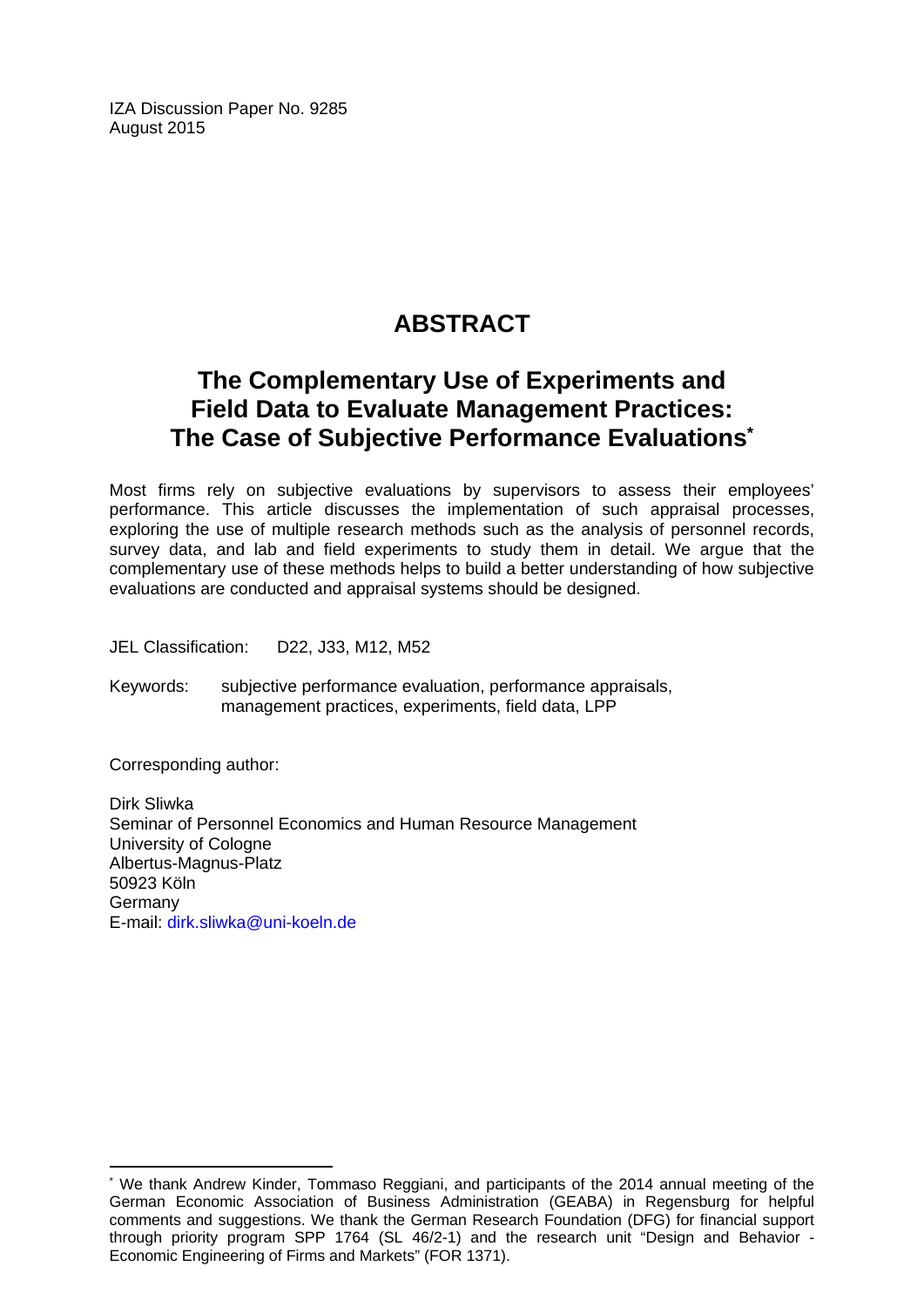#### *1. Introduction*

Empirical studies applying different economic methods to evaluate the impact of management practices on firm and employee outcomes have become increasingly important in recent years. In management research, scholars have already for quite some time studied the connection between the use of so-called high performance work practices, i.e., combinations or bundles of human resource (HR) management practices, and employee or organizational outcomes, typically with quite mixed results (Huselid, 1995; Combs et al., 2006; Subramony, 2009). More recently, also economists have conducted large-scale survey studies to investigate the connection between rather general management practices and firm performance (Bloom and van Reenen, 2010, 2011; Bloom et al., 2012). Bloom and van Reenen (2007), for instance, use telephone interviews to evaluate firms' HR practices along various dimensions, such as monitoring, target setting, and people management and find that higher "management scores" are correlated with firm performance. An important "side-effect" of these survey studies, sometimes a bit overlooked in the economics literature, is that they give us a broad overview on what firms actually do and how frequently they do it which in itself is important as it informs researchers on the relevance of different management practices. But, due to the mainly crosssectional nature of these data sets, these studies typically cannot establish causal effects. Some of the potential endogeneity issues can be addressed with panel data (Huselid and Becker, 1996; Black and Lynch, 2004), but when there are time-varying unobserved variables that simultaneously affect both the use of a management practice and firm performance the estimated effects will still be biased.

On the other hand, a recent literature has emerged in economics that focuses on field experiments in firms to evaluate the impact of individual management practices (see, for instance, Bellemare and Shearer, 2009; Bandiera et al., 2011; Englmaier et al., 2012; Hossain and List, 2012; Delfgaauw et al., 2013; Manthei and Sliwka, 2014; Friebel et al., 2015). Typically, these field experiments cover a single firm<sup>[1](#page-3-0)</sup> and a specific form of a practice, but in contrast to the broader survey studies they allow a clean and credible identification of causal effects.

<span id="page-3-0"></span> $<sup>1</sup>$  An exception is the field experiment conducted by Bloom et al. (2013) among a large number of Indian</sup> textile firms, in which randomly chosen treatment plants received free management consulting services. The results reveal that this informational advantage leads to significant increases in productivity in the treatment firms compared to the control group.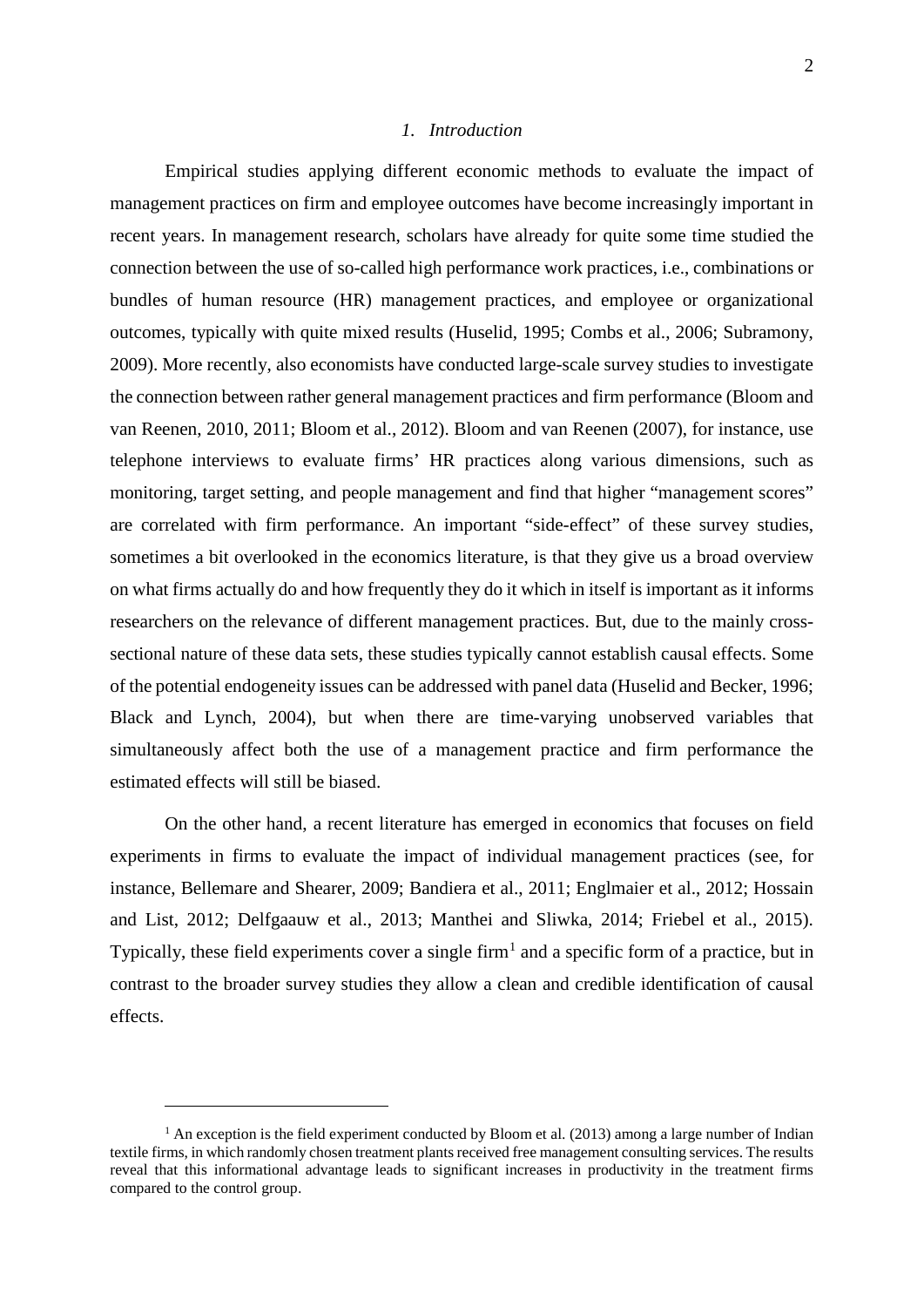Still, for very practical reasons these field experiments are limited in the number of feasible treatment variations, often study very specific industries and mostly cannot directly observe individual behavior but only infer information about behavior from performance indicators. Lab experiments, on the other hand, allow for observing behavior directly and, in principle, researchers can easily implement treatment variations that help to disentangle behavioral channels.

However, the "external validity" of lab evidence is sometimes called into question. If we identify a certain behavioral channel in the lab, it is of course legitimate to ask to what extent we can be sure that this mechanism is of equal importance in a natural setting in a firm and will not be dominated by other mechanisms not captured by the specific experimental design (see, for instance, the discussion in Levitt and List (2007)). Still, as Camerer (2015) argues, the primary goal of most experiments is to understand the general, underlying behavioral principles in a controlled environment and not to establish results that are generalizable from the lab to the field. Nevertheless, he presents ample evidence of lab findings that have proven to be consistent in comparable field settings. But a similar argument can also be made for field experiments: If we have clean causal evidence for a specific result in one firm or a specific industry, to what extent can we be certain that this result will also hold in different firms? In other words, when moving from the lab to a field experiment, we can of course now make a more precise claim about the impact of an intervention on the treated subjects in the specific firm – but we still cannot be sure to what extent this can be generalizable to other firms. Moreover, very often it is simply infeasible to run a field experiment since for legal or practical reasons certain instruments cannot be randomly assigned. In the context of development economics, Deaton (2010) somewhat provocatively states that the price for success of randomized field experiments in identifying causal effects of a specific program "*is a focus that is too narrow and too local to tell us 'what works'*" (p. 426). [2](#page-4-0)

If we want to collect insights on how management practices affect outcomes in firms, and, if we ultimately want to help practitioners to design better management practices, we need to combine the relative strengths of all these approaches. The key reason is that most management practices affect the performance of organizations through different interlinked

<span id="page-4-0"></span><sup>2</sup> Heckman (1992), for instance, has argued that randomization itself could lead to biases in field settings. Imbens (2010) addresses the concerns raised by Deaton (2010) and acknowledges that cases exist where randomization is difficult or not feasible but strongly argues that, if they are feasible for the question we are interested in, "*randomized experiments are superior to all other designs in terms of credibility*" (p. 401).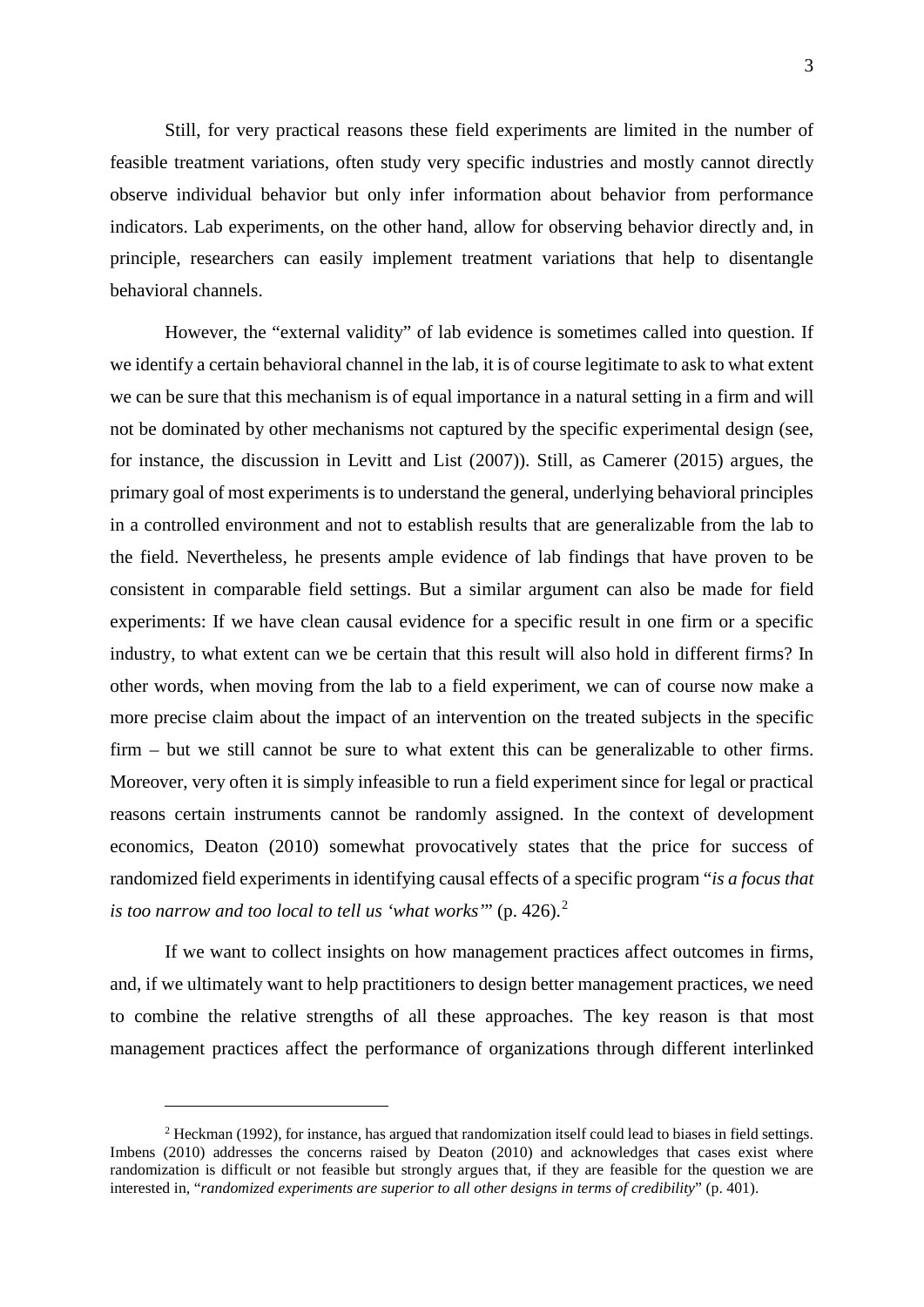behavioral and economic mechanisms. We therefore propose that economic research on management practices should focus on the following three key goals:

- to understand the different behavioral mechanisms at work when a practice is applied and to learn how these mechanisms may affect the impact of a management practice,
- to estimate the causal effect of its implementation,
- and to collect evidence about its relevance and frequency of use in companies.

To achieve these goals, researchers must necessarily apply multiple complementary research methods. Formal economic models help to develop a deeper and more precise understanding of potential behavioral mechanisms. Laboratory experiments are useful to isolate and disentangle these mechanisms in precisely controlled environments. [3](#page-5-0) Field experiments and the econometric evaluation of quasi-experiments in firms help us to estimate the causal impact of instrument use on the performance of firms and the well-being of their employees. Moreover, they sometimes even allow us to estimate the magnitude of a performance effect, which can be used as a key ingredient for cost-benefit analyses. Finally, broad representative surveys among firms and employees give us more detailed information about the frequency and correlates of its use in real companies and thus generate further knowledge about the generalizability of insights from lab and field experiments. If there is no widespread adoption of a (well-known) practice for which there is a theoretical underpinning and experimental evidence showing that it causally affected performance in a specific environment, we have to ask why this is the case. Hence, in order to get a more comprehensive picture, it is important to exploit the complementary character of these approaches, instead of fighting scientific battles about their relative merits, a point that has already been stressed by Falk and Heckman (2009): *"[…] empirical methods and data sources are complements, not substitutes. Field data, survey data, and experiments, both lab and field, as well as standard econometric methods, can all improve the state of knowledge in the social sciences. There is no hierarchy among these methods, and the issue of generalizability of results is universal to all of them."*

In this paper, we want to illustrate and discuss potential applications of this mix of complementary methods using the example of one important HR management practice, namely subjective performance evaluations of employees (for other applications, see Englmaier and

<span id="page-5-0"></span><sup>&</sup>lt;sup>3</sup> Ludwig et al. (2011) propose a further distinction stressing the importance of "mechanism experiments," i.e., field experiments that do not directly evaluate the impact of a policy but are designed to study a specific behavioral mechanism underlying a policy.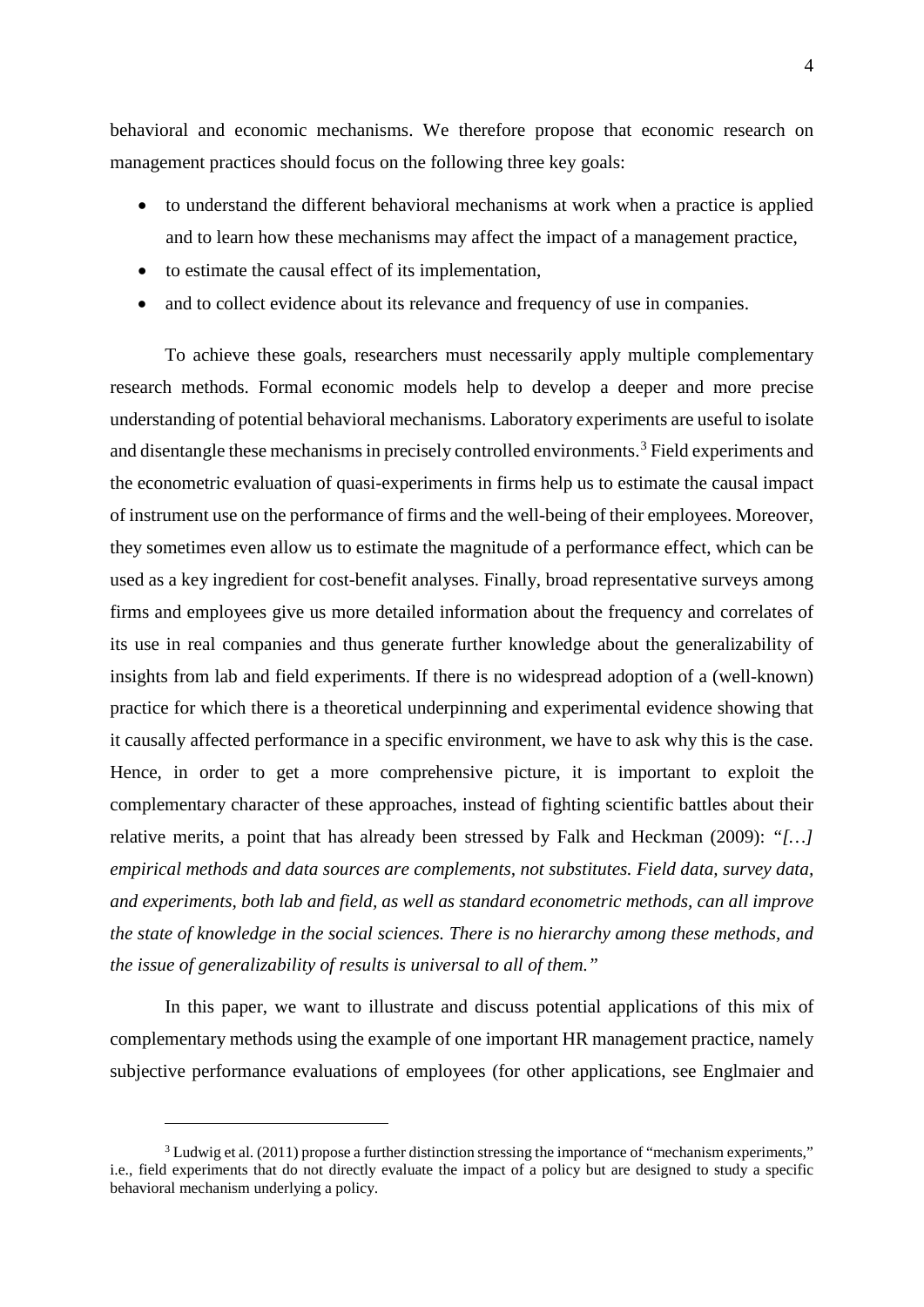Schüßler, 2015). Subjective performance evaluations are widely used in many firms, but we still do not precisely know whether and how they affect various outcomes such as job performance or the satisfaction of employees. In detail, we present the results of several of our own studies using various methods to analyze the impact of differentiation in performance evaluations on the provision of individual efforts, as well as employee perceptions like job satisfaction or fairness perceptions in response to performance appraisals. Examples include the use of linked employer-employee data, an industry-wide field study, an "insider econometrics approach" combining data from personnel records and employee surveys, and a field and laboratory experiment.

#### *2. Purposes of Performance Evaluations and Design Challenges*

#### *2.1. Purposes*

Performance evaluations or performance appraisals<sup>[4](#page-6-0)</sup> are mainly used to evaluate and monitor the contributions of individual employees to overall firm performance. They often combine the use of objective performance indicators and subjective evaluations. Firms typically use performance evaluations for multiple reasons (Landy and Farr, 1983; Murphy and Cleveland, 1991, 1995). First, in most incentive schemes individual bonuses are based on subjective and objective performance indicators generated through appraisal processes. Second, performance evaluations are often the starting point for employee "development" decisions, such as the assignment of training. Third, appraisal outcomes are used in the personnel planning process for decisions on promotions, reallocations, or dismissals. Frederiksen et al. (2012), for instance, analyze data sets on subjective performance ratings from six large, international companies that have been used in several prominent studies on internal labor markets and find that performance evaluations predict career outcomes such as promotions. [5](#page-6-1) Fourth, performance appraisals give employees direct feedback about their performance and potential strengths and weaknesses. Feedback can show employees whether to reallocate efforts or to invest in new skills and, moreover, can have a direct impact on employee satisfaction and thus the decision to stay with an employer (Fletcher and Williams, 1996; Whitman et al., 2010; Kampkötter, 2015).

<span id="page-6-1"></span><span id="page-6-0"></span><sup>4</sup> In the following, performance appraisals, performance assessments, and performance evaluations are used interchangeably.

<sup>5</sup> See also Halse et al. (2011).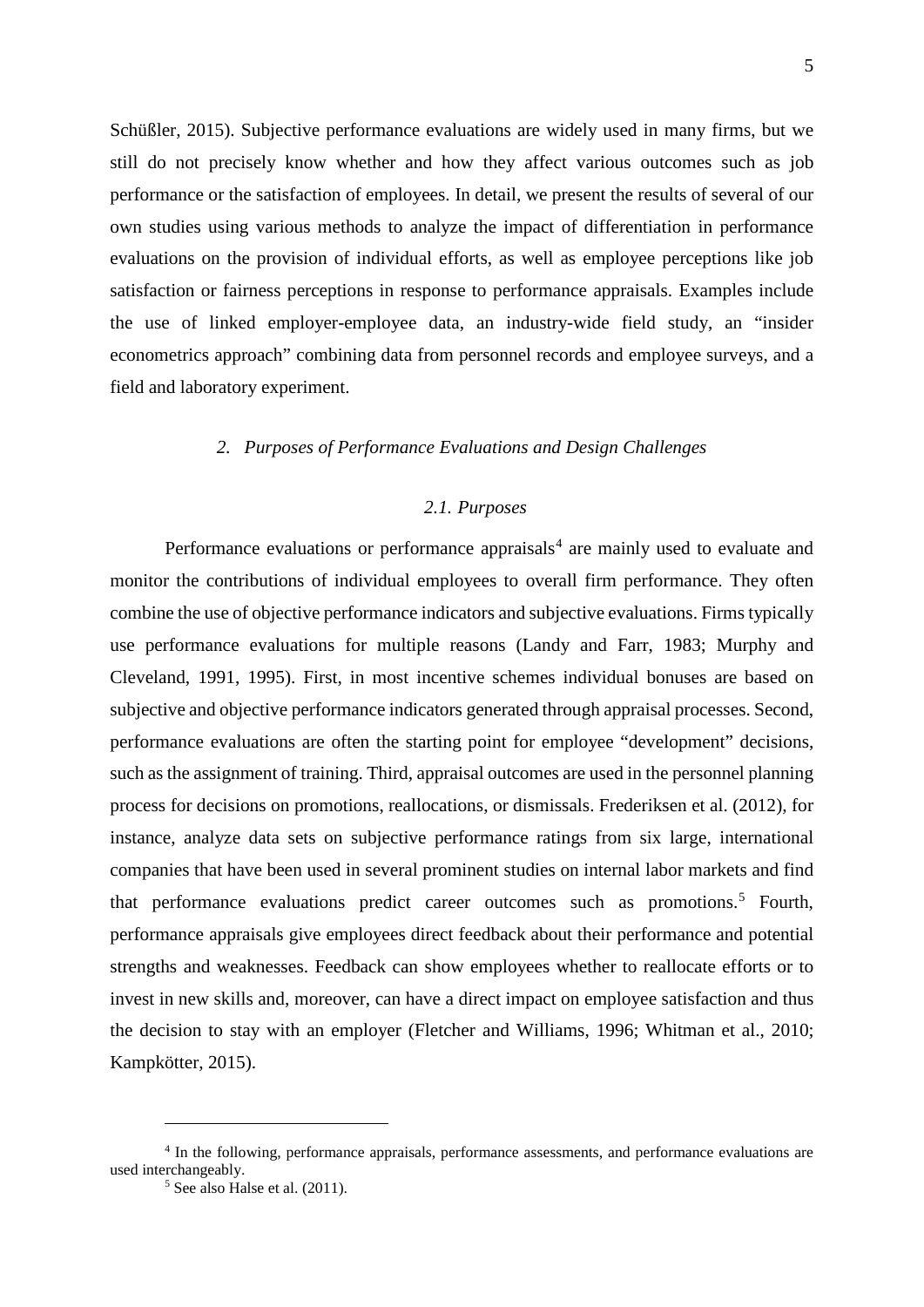#### *2.2. Design Challenges and Appraisal Formats*

While performance appraisals sometimes also include objective performance information (such as financial key figures), most often subjective assessments by a supervisor play a dominant role. A key reason for this is that in many cases objective indicators of individual performance are not available (an exception is, for instance, the sales function, where objective performance measures are nearly always available and frequently used). This is typically the case in many cross-functional positions, such as human resources, controlling, finance, and marketing. Objectively measurable performance indicators can often only be derived jointly at the team level, and individual contributions to this team output are difficult to evaluate. Furthermore, individual performance is frequently rather complex and cannot be tracked with a small set of performance indicators. When individual performance strongly depends on external factors that are outside of the control of employees (such as the market situation, the state of the economy, etc.), objective performance measures can only be crude indicators for employees' efforts and talents. As a result, the majority of performance evaluations in practice are based on subjective assessments by supervisors.

There is substantial evidence, mostly from research in personnel psychology, showing that these subjective evaluations are typically "biased." Firms commonly use systems in which employees are assessed on a given scale (for instance, with evaluation grades ranging from 1 to 5), and often only a subset of the scale is actually used by supervisors. Psychologists have coined the terms of *centrality* and *leniency bias* to describe patterns that are frequently observed (Landy and Farr, 1980; Murphy, 1992; Prendergast and Topel, 1993; Kane et al., 1995; Murphy and Cleveland, 1995; Prendergast, 1999; Gibbs et. al., 2004; Moers, 2005; Frederiksen et al., 2012). In case of a centrality bias, the variation in performance appraisals is smaller than intended by the designer of the system, i.e., supervisors do not use the full range of the rating scale and especially avoid marginal grades. The so-called leniency bias describes a phenomenon where the mean of the appraisal ratings is higher than the mean of ratings intended by the firm, i.e., supervisors systematically evaluate their subordinates better than they are supposed to. Additionally, supervisors differ in the extent to which they are prone to these biases. Heterogeneity in the supervisors' types therefore leads to heterogeneous evaluation behavior even within the same firm (see, for instance, Bernardin et al. (2000) for a study on the role of personality factors in appraisal behavior).

In practice, firms have adopted several instruments to reduce potential biases which presumably lead to more differentiation among employees. Two instruments prominently used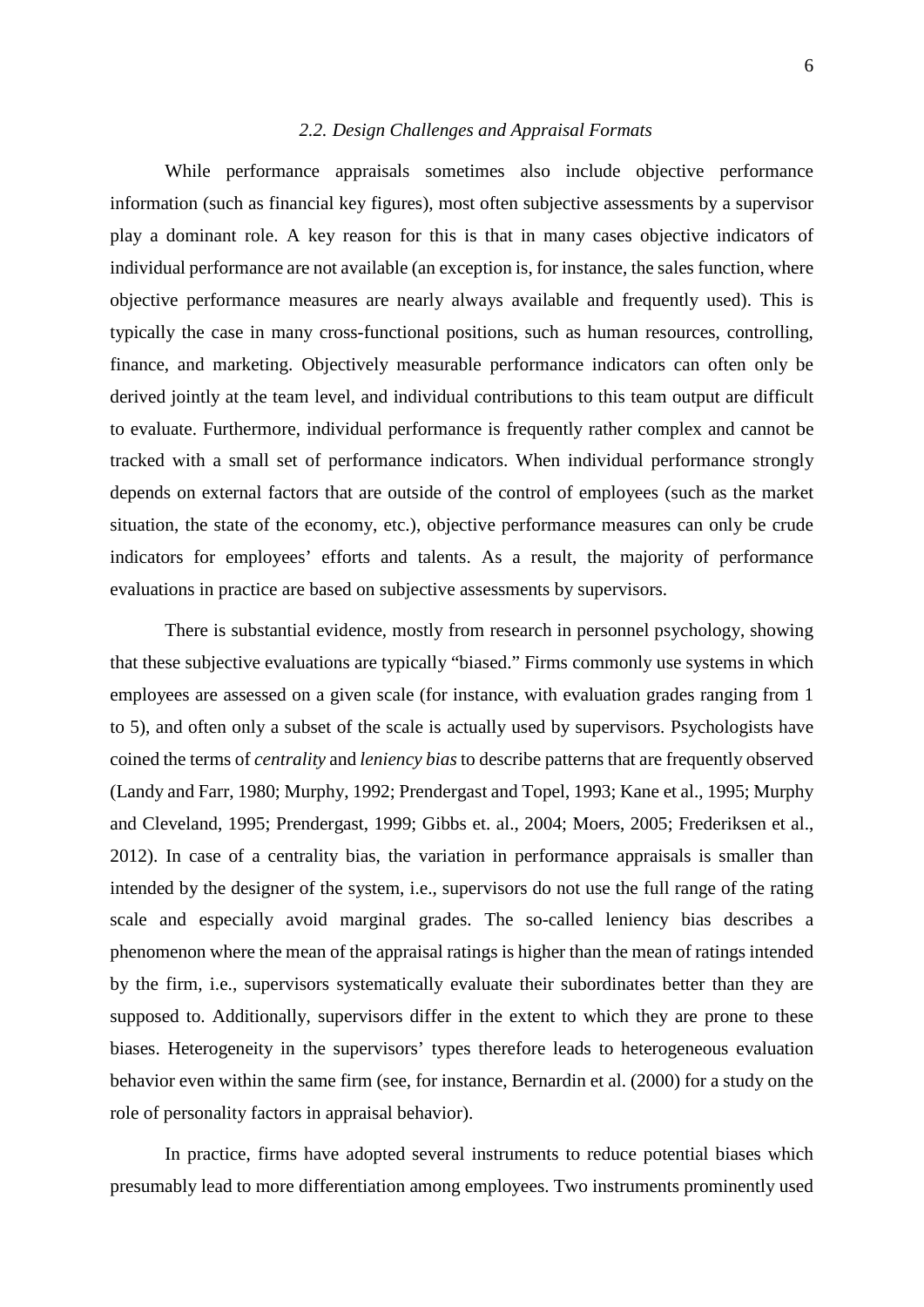in practice are *recommended distributions* and *evaluation panels.* When a firm adopts a recommended distribution, it tells managers the relative proportion of different grades that should be assigned. In the appraisal system of the multinational firm studied in Ockenfels et al. (2015), employees were rated on a 5-point scale, and the firm recommended the following distribution:

Grade 1 ("excellent"):  $\leq 5\%$  of employees Grade 2 ("above average"):  $\leq$  25% of employees Grade 3 ("fully meets expectations"):  $\sim 60\%$  of employees Grade 4 ("below average") and 5 ("inadequate"): together  $\leq 10\%$  of employees.

However, as recommended distributions are non-binding and just give a guideline on how to assess performance, they may be accompanied by more lenient and less differentiated actual ratings. In the studied firm, for instance, ratings were tied to (budgeted) bonus payments, and more than 65% of employees received a rating of "3" and more than 30% a rating of "2". On the other hand, less than 5% received a "4" and nearly nobody a "5", which is also a very common occurrence in other firms. Frederiksen et al. (2012), for instance, investigate typical patterns in subjective evaluations from several data sets used in the prior literature and find similar or even more extreme patterns.<sup>[6](#page-8-0)</sup>

Some firms therefore adopt stricter so-called *forced distributions*, where these proportions are not guidelines, but rather the appraisal process is designed such that the evaluators must adhere to a given exact distribution. The most prominent example of such "grading on a curve" is General Electric, where Jack Welch's "vitality curve" forces managers to identify the top 20% and bottom 10% of employees each year (see Welch, 2001, chapter 11).

A key challenge in grading employees is that individual managers often supervise and therefore evaluate only a small set of employees. Even if a manager wants to be accurate in rating her employees and is able to rank them, the fact that somebody belongs to the top 20% in a certain unit does not guarantee that this person belongs to the top 20% of the whole firm. If the mix of talents and performance is unequally distributed across teams, this directly leads either to different evaluation standards (if managers have to stick to the distribution within their

<span id="page-8-0"></span><sup>6</sup> Among white collar employees of the former Dutch airplane manufacturer Fokker (Dohmen et al., 2004), 81% received the middle grade and 14% the top two grades. In the Baker-Gibbs-Holmstrom data set (Baker et al., 1994a, b) of a US-based service sector firm, 82% of the employees were rated with one of the two top grades, and in the Flabbi-Ichino data set (Flabbi and Ichino, 2001) of a large Italian bank, this fraction is 83%. Note that in all of these examples, 5-point rating scales are applied. See Frederiksen et al. (2012) for details.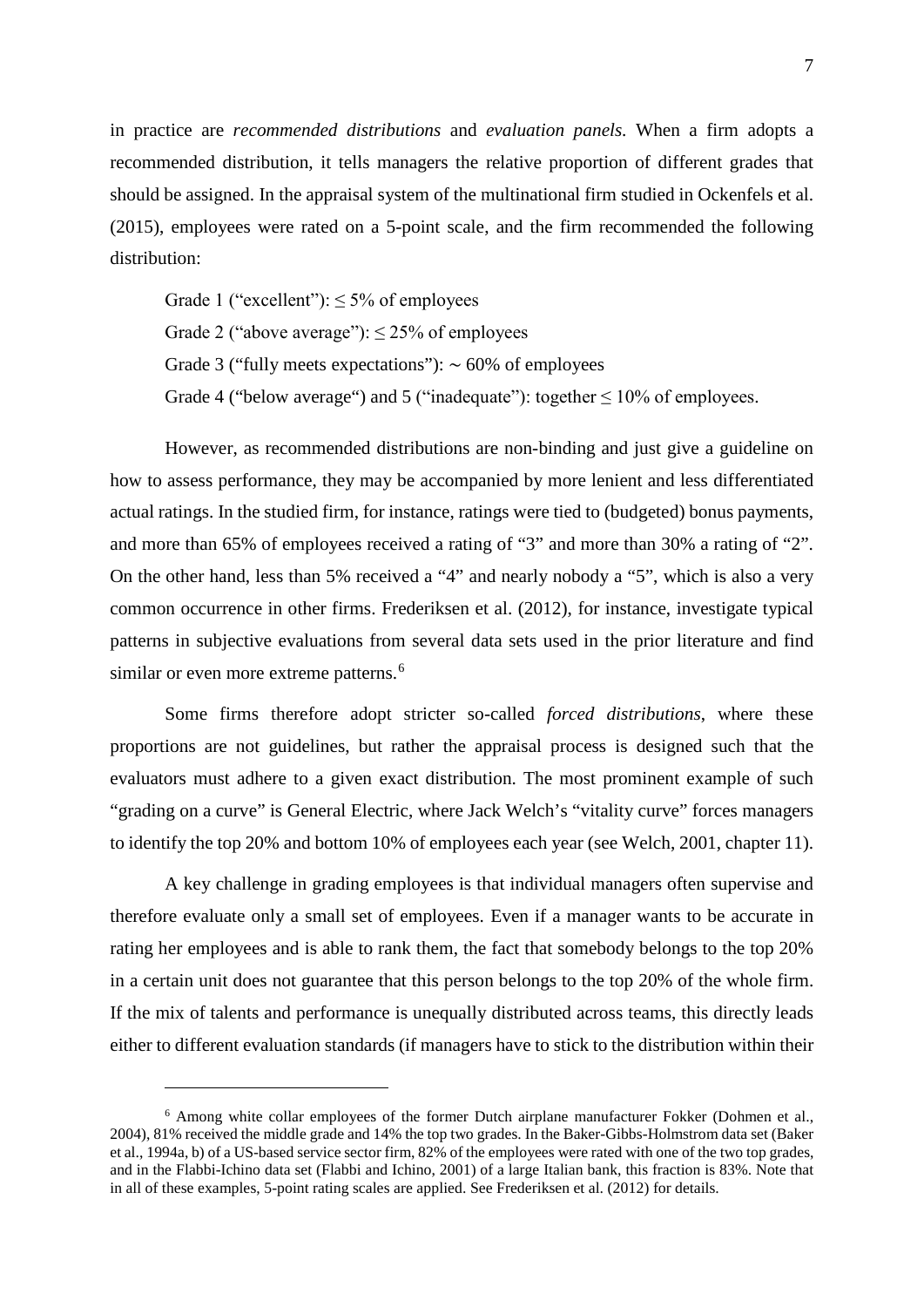team) or makes the process very complicated as evaluations have to be coordinated (if managers try to adhere to the distribution not within each team but across a larger number of teams). As a response, many bigger firms have in recent years adopted so-called *evaluation panels* (sometimes also called calibration meetings, management panels, or evaluation round-tables), in which a group of managers meet to discuss the performance evaluation of all of their employees. It is quite common, for instance, that a group of 60 or 80 employees are discussed in such a panel and that top management and HR representatives are involved in this process.<sup>[7](#page-9-0)</sup> These panels serve to "calibrate" evaluations made by individual managers in order to generate common standards. Moreover, if a recommended or forced distribution is adapted, these panels make it easier to stick to this distribution reducing the likelihood that employees receive "unjustified" ratings because of the composition of their direct work group.<sup>[8](#page-9-1)</sup>

In section 3, we present recent descriptive evidence of the use of these appraisal procedures from a novel representative data set on HR practices.

#### *2.3. The Controversial Role of Differentiation*

From an economics perspective, subjective evaluations entail a potential conflict of interest between the evaluating supervisor's personal interest and the interests of the firm in its role as the employer of both the supervisor and the evaluated employee. A large body of evidence in behavioral economics has shown that people have social preferences (see Fehr and Schmidt (2006) for a survey), i.e., their own well-being also depends upon the well-being of other people in their proximity. In this respect, there is evidence that both direct *altruism* (i.e., a person can ceteris paribus be better off when another person has a higher payoff) and *equity concerns* (i.e., a person is ceteris paribus better off when an outcome leads to a more equal payoff distribution) matter.[9](#page-9-2) Moreover, in both respects *reference points* seem to play an important role in light of the substantial evidence that people often evaluate outcomes relative to a reference standard (Kahneman and Tversky, 1979). And these reference standards are affected, for instance, by peoples' own prior expectations (Bell, 1985; Loomes and Sugden,

<sup>7</sup> See, for instance, Michaels et al. (2001) or Welch (2001) for a description of typical processes.

<span id="page-9-1"></span><span id="page-9-0"></span><sup>&</sup>lt;sup>8</sup> To give an example: If a manager has to evaluate 5 direct subordinates and can assign the highest evaluation to the top 20%, the likelihood that either no one or more than one of her direct subordinates belong to the top 20% in the firm is rather large. The bigger the group, the smaller is the likelihood that such "unjustified" ratings have to be assigned.

<span id="page-9-2"></span><sup>9</sup> But behavioral economics research has also established that individuals not only may have prosocial but some have also antisocial concerns such as spite, envy or even direct antisocial preferences (see, for instance, Zizzo and Oswald (2001), or Abbink and Sadrieh (2009)).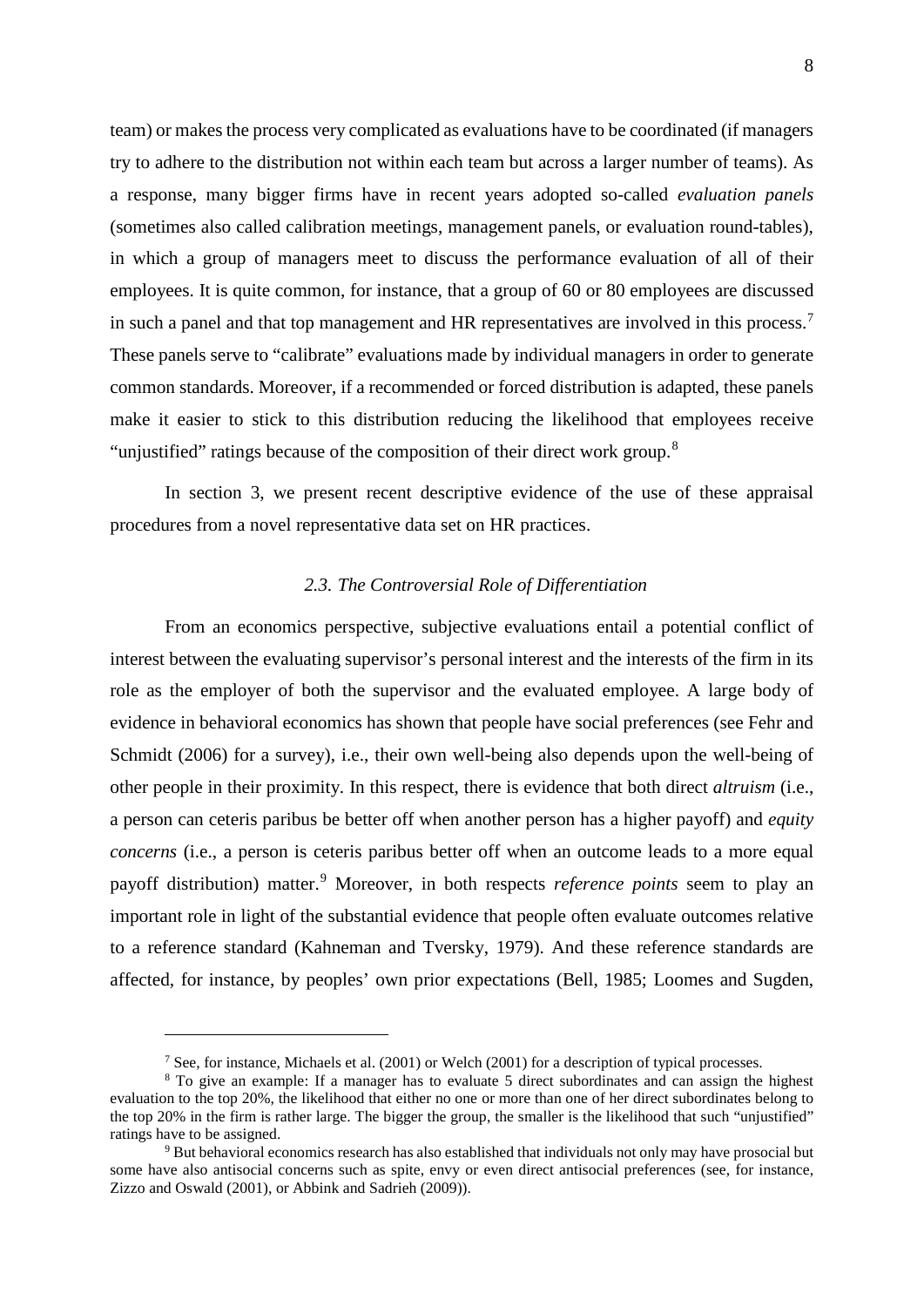1986; Köszegi and Rabin, 2006) or by "social reference points," i.e., the outcomes of others (Bolton, 1991; Fehr and Schmidt, 1999; Bolton and Ockenfels, 2000).

If now a supervisor has to evaluate a direct subordinate, she has to trade-off the effects of her rating on the employee's well-being and the firm's performance. Hence, supervisors' preferences will often not be perfectly aligned with the interests of firms. For example, while an employer may prefer to have accurate evaluations that reflect differences in performance, supervisors may be tempted to assign generous ratings or not to differentiate between their subordinates. Very often subjective evaluations determine bonus payments to employees. Assigning better ratings thus leads to higher wages, often without substantial direct costs for supervisors.<sup>[10](#page-10-0)</sup> A supervisor who cares about the well-being of her subordinate will therefore have a tendency to assign more lenient ratings (see Prendergast and Topel (1996) or Giebe and Gürtler (2012) for formal models on this issue). Breuer et al. (2013), for instance, analyzed longitudinal data from a call center organization where objective performance measures are available. They use variation in team composition over time to show that employees receive better ratings for the same objective performance when they have worked with the same supervisor over a longer time frame or when the supervisor manages a smaller team, demonstrating the effect of social ties between supervisors and subordinates on appraisals. Supervisors may also avoid poor ratings out of a reluctance to provide negative feedback, even if the actual performance was poor, because negative feedback typically has to be justified in more detail and may induce "psychological costs." Lenient ratings will also more likely prevent conflicts with subordinates (Varma et al., 1996). On the other hand, the social preferences of a supervisor may also affect the scope for relational contracts if supervisors and subordinates interact repeatedly (see Dur and Tichem (forthcoming) for a formal analysis of the role of a supervisor's altruism but also potential spitefulness in relational contracting under subjective evaluations).

Frequently, bonus payments have to be paid from a given budget, which is particularly true for the banking and financial services sector (Kampkötter and Sliwka, 2014). In this case, rater "leniency" is restricted as there is an upper limit on the assignable ratings. But when supervisors either have a preference for equity among employees or take employee's equity

<span id="page-10-0"></span><sup>&</sup>lt;sup>10</sup> Sometimes there are of course indirect costs (as will be made clear below): for instance employees' performance may be lower which in turn may hurt the supervisor.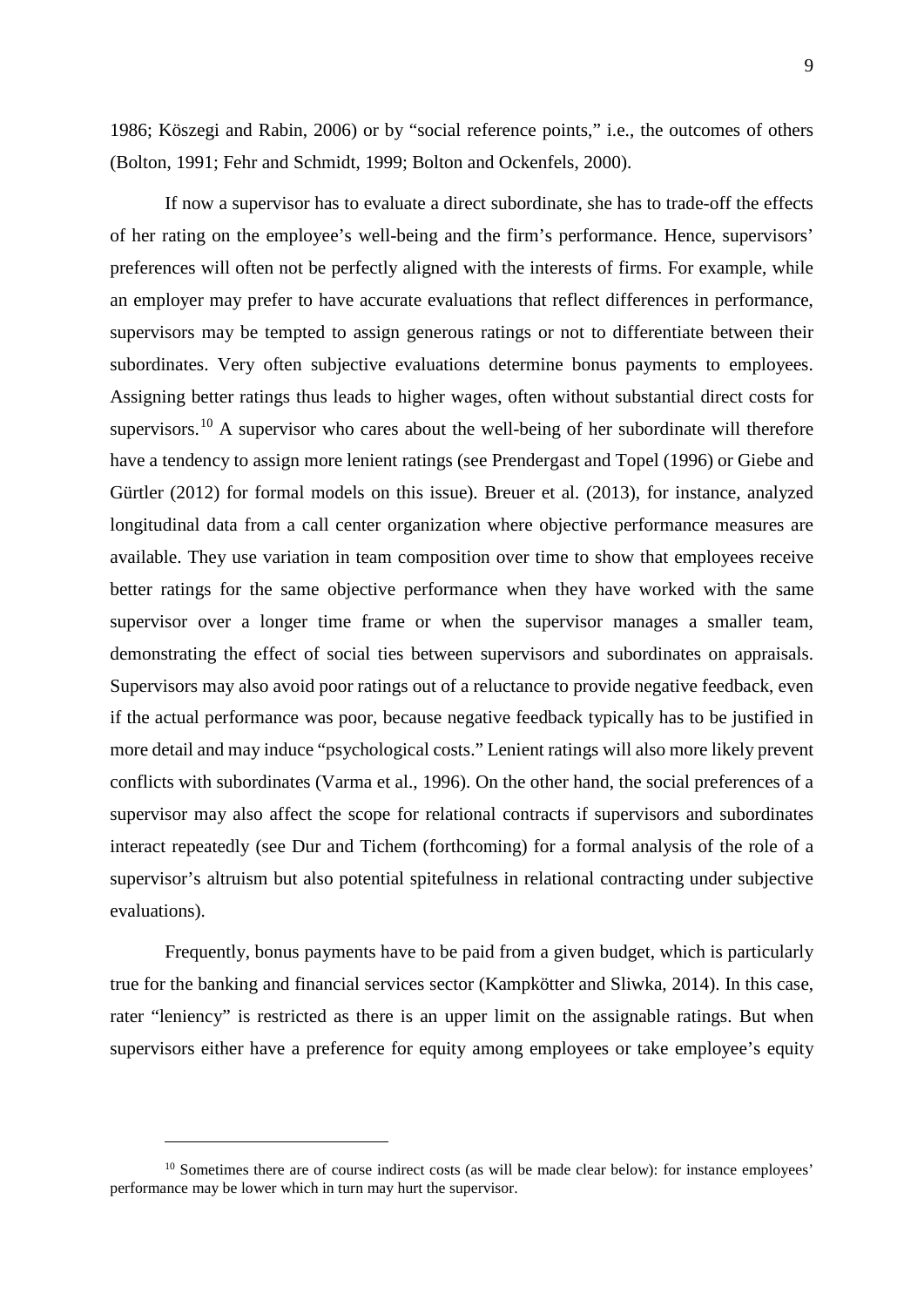concerns into account, a "bias towards centrality" or reduced *differentiation* among employees directly follows.<sup>[11](#page-11-0)</sup>

On the other hand, even if ratings assigned by supervisors are not fully "accurate," it is not clear at the outset whether an apparent "lack of differentiation" could in fact be due to reasonable behavior by supervisors that even may be to some extent in line with the firm's interest. Appraisal patterns interpreted as a "bias" from one perspective may in principle be beneficial from another perspective. Consider the following example. Suppose that we are looking at a system in which supervisors are asked to give the worst 20% of employees the worst performance grade. A supervisor who does not assign this worst grade to an employee he considers to be actually in the bottom 20% of course creates a bias if the purpose of the rating is to identify the employee's relative standing in the talent distribution. Moreover, from a neoclassical incentive perspective, such a bias may also be detrimental as low performance is then not sanctioned and high performance not adequately rewarded, which may reduce the incentive to exert higher efforts in the future. However, this supervisor may argue that his rating behavior is justified by another purpose. A large literature in experimental economics, starting with Fehr et al. (1993, 1997), has established that individuals have a preference for reciprocity. Thus supervisors' "leniency" may actually to some extent act as a trigger for a higher employee motivation through positive reciprocity, or the avoidance of low ratings may arise from the fear of demotivating agents and causing negative reciprocity. Sebald and Walzel (2014), for instance, show in a laboratory experiment that employees sanction their supervisors when assessments deviate negatively from an individual's self-evaluation of her own performance.<sup>[12](#page-11-1)</sup> Hence, there may be trade-offs between the accuracy of the ratings and its other purposes. Even if we only take an incentive perspective, there may be a trade-off between triggering more social motives via positive reciprocity or extrinsic motives by punishing low performance. On top of that, excessive leniency may lead to unfair treatment of high performers and reduce their motivation: If high performers have a concern for equity not only in bonus payments but also in the exerted effort costs they may be tempted to reduce their efforts if low performers receive generous ratings at lower effort levels. This highlights the importance of studying these trade-

<span id="page-11-0"></span><sup>&</sup>lt;sup>11</sup> See Grund and Przemeck (2012), Kampkötter and Sliwka (2014), or Ockenfels et al. (2015, online Appendix) for formal models analyzing the role of supervisors' or subordinates' preferences for equity in performance appraisals.

<span id="page-11-1"></span><sup>&</sup>lt;sup>12</sup> Interestingly, the negative reciprocal action of employees to this perceived, unkind act by their supervisors also holds if the appraisals have no monetary consequences. See also Takahashi et al. (2014) who analyze the personnel records of sales representatives in a major Japanese car sales company and show that measures of rating biases are positively related to employee quits.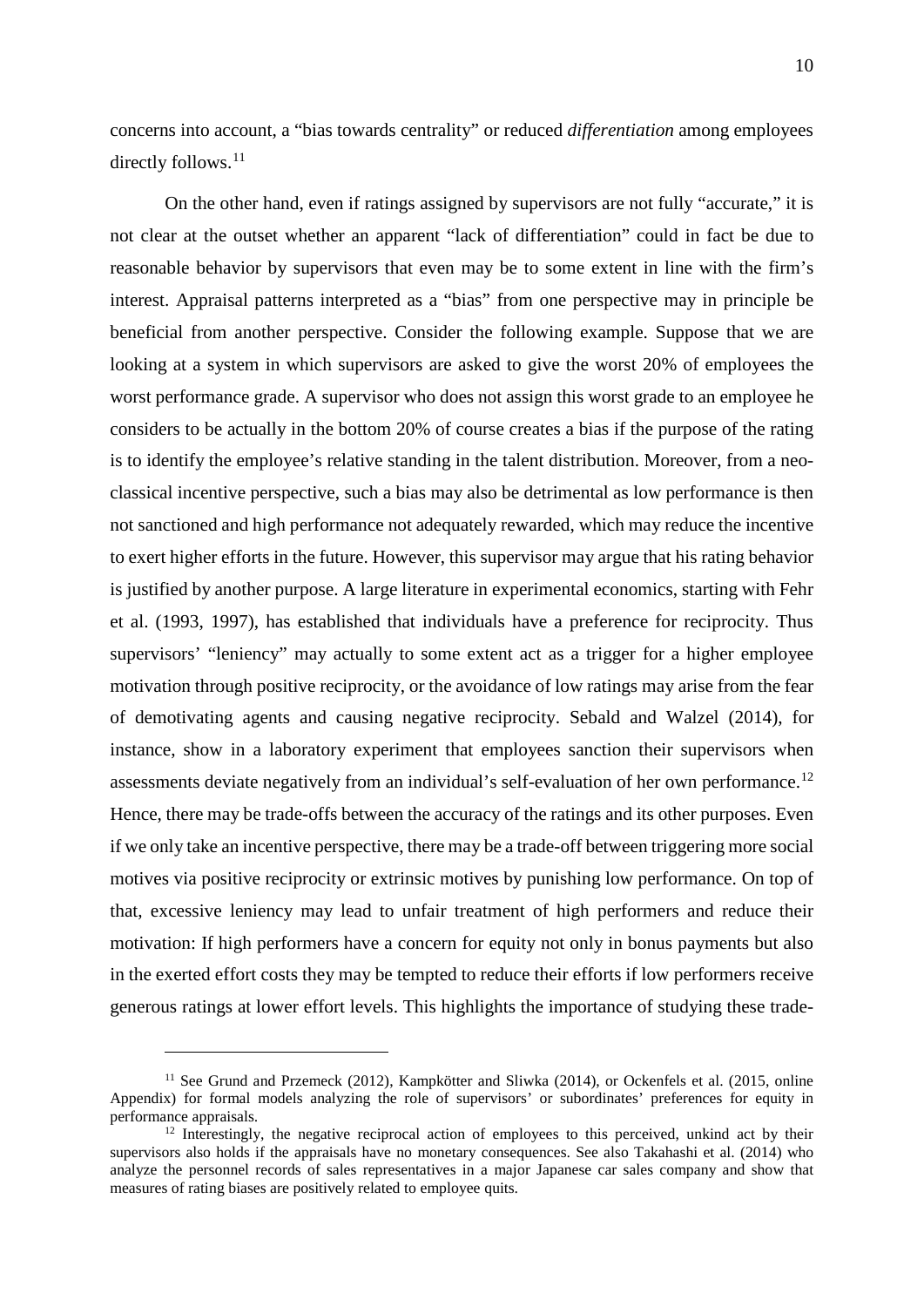offs in detail. In the subsequent chapters, we will first show descriptive evidence on the use of performance appraisals and practices to foster differentiation before presenting a number of different studies that apply different methods to study the role and impact of differentiation in performance evaluations in greater detail.

#### *3. The Use of Performance Evaluations in Firms: Descriptive Evidence*

Performance appraisals are a core element of personnel policies in most firms. However, firms differ in the extent to which they apply appraisals. We start by analyzing early evidence from a new representative linked employer-employee data set of German firms, the *Linked Personnel Panel (LPP)*, which contains information about key elements of the appraisal process.<sup>[13](#page-12-0)</sup> The authors designed this survey jointly with the Centre for European Economic Research (ZEW) Mannheim as part of a project on behalf of the German Federal Ministry of Labor and Social Affairs and the research institute of the Federal Employment Agency (IAB). So far, the first wave of both the employer and employee survey has been administered in 2012 and 2013, and the second wave will be completed in late 2015. The representative firm-level survey includes 1,219 private sector establishments employing at least 50 employees. The employee survey includes 7,508 randomly drawn respondents from 869 of these establishments. The key aim of this new data set is to develop a longitudinal infrastructure to assess the impact of HR practices on employees' "quality of work" (e.g., satisfaction, engagement, and turnover) and the economic success of firms. The LPP links employer-level information about HR policies with employee-level information about attitudes and behavior and enables researchers to analyze how individuals perceive and respond to HR policies. The data set provides information on various HR instruments on the firm level, including dimensions such as recruiting, performance management, employee and career development, training, corporate culture, and promotion of female employees. The employee questionnaire mirrors some of these practices such as training, promotion, and career development and additionally elicits information on employee perceptions such as job satisfaction, commitment, fairness perceptions, risk attitude, and personality traits. Over time, the survey will evolve into a panel data set that will allow to study within-firm variation of HR practices and link this to potential changes in employee perceptions and firm performance. Currently, the available data from the

<span id="page-12-0"></span><sup>&</sup>lt;sup>13</sup> See Kampkötter et al. (2015) or Bellmann et al. (2015) for an overview on the structure of the data set.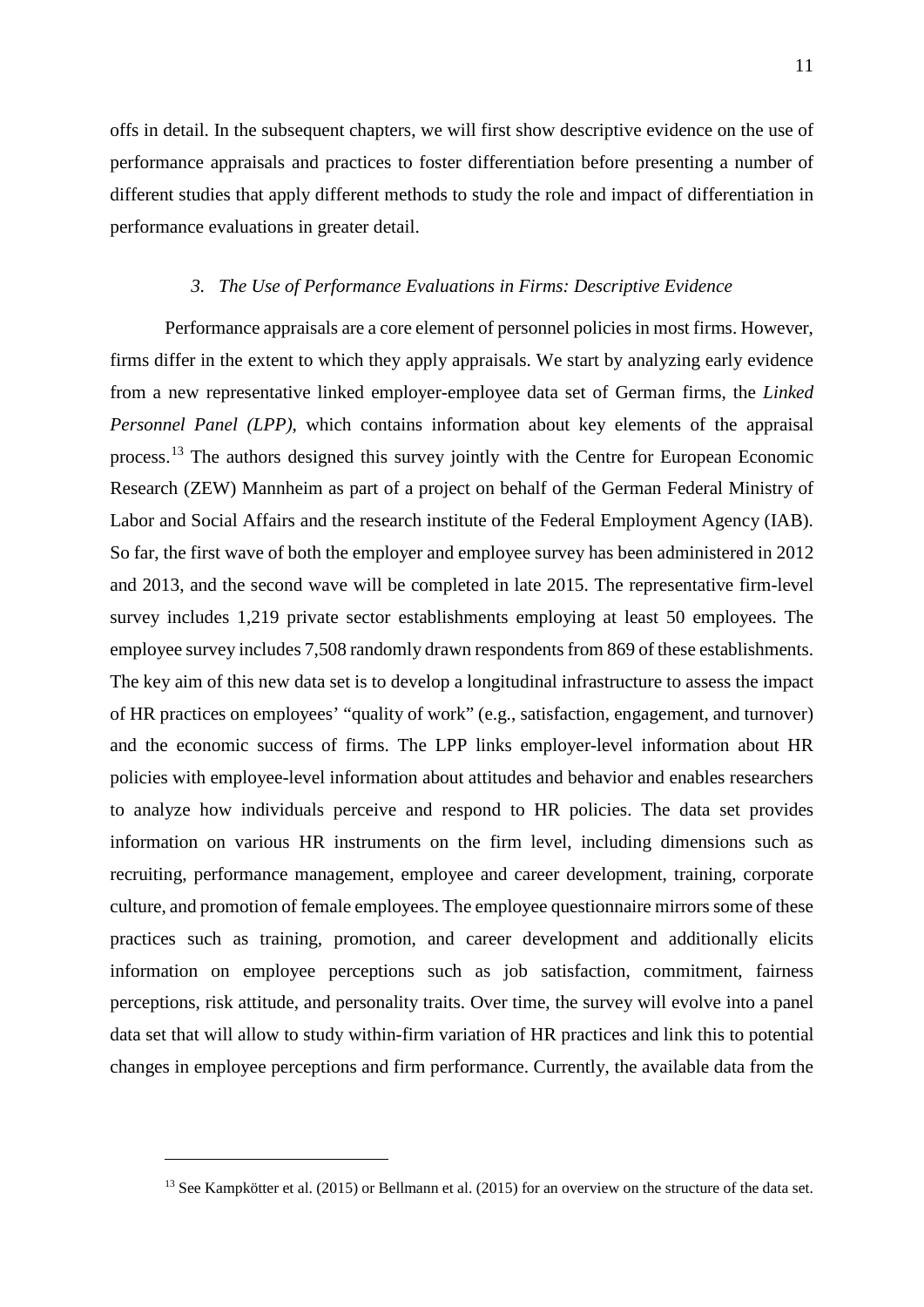first cross-section yields descriptive evidence on specific practices applied in performance evaluations.

Figure 1 shows the frequency of use of performance appraisals<sup>[14](#page-13-0)</sup> by establishment size. We find that the majority of establishments use structured performance appraisals, with the frequency of use increasing from 62% in 2012 to 67% in 2014 across all establishment sizes. As the figure shows, larger establishments use systematic appraisals more often than smaller ones. However, we observe the most substantial increase in the smallest establishments.



*Figure 1: The Use of Performance Appraisals by Establishment Size*

In a second step, we also asked about the appraisals' target group, for example, whether the practice is applied only to employees in a supervisory role (i.e., for managers) or for all employees. As [Figure 2](#page-14-0) shows, a majority of the establishments that use systematic appraisals indeed use these appraisals for all employees, and this fraction has (slightly) increased over the short time frame we consider.

<span id="page-13-0"></span><sup>&</sup>lt;sup>14</sup> The exact item is as follows: "Is the performance of employees in your establishment evaluated by supervisors at least once in a year?"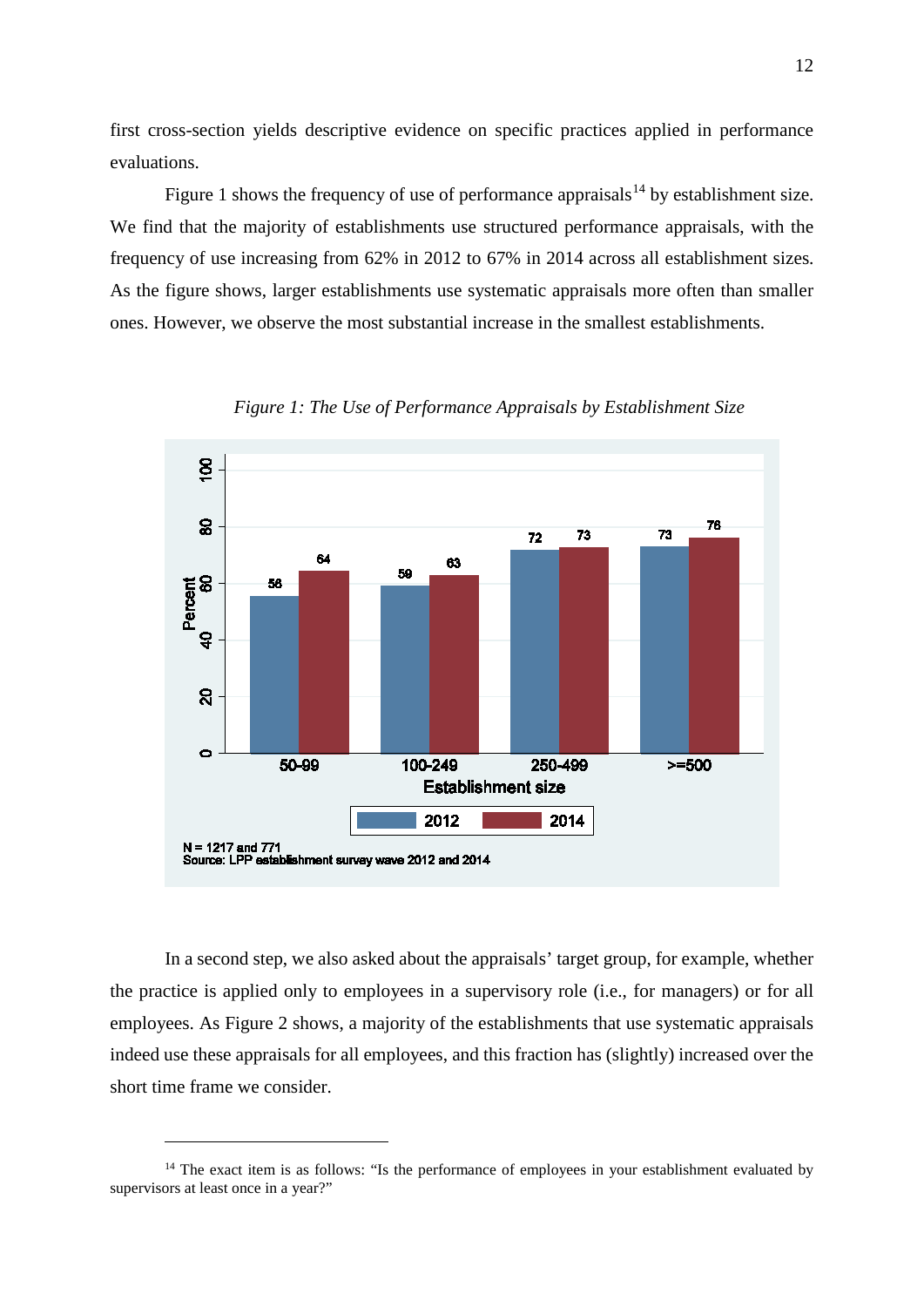<span id="page-14-0"></span>

*Figure 2: Employee Target Groups of Performance Appraisals*

In the survey we also asked firms about the use of *recommended distributions* and *evaluation panels* (joint evaluation by more than one supervisor). [15](#page-14-1) Figure 3 shows the distribution of the intensity of use over time for both practices. In 2012, only about 15%, and in 2014 only  $13\%$ <sup>[16](#page-14-2)</sup> of the establishments using performance appraisals employed recommended distributions. However, the frequency of their use is higher in larger establishments: in establishments with 50-99 employees, only 10% employed recommended distributions, but this increases to 23% in establishments with more than 500 employees.

<span id="page-14-1"></span><sup>&</sup>lt;sup>15</sup> The survey items are "Does a recommended distribution for performance assessments exist in your establishment? Recommended distributions convey information about the proportion of employees who should receive the best rating, the second-best rating, etc." and "Are employees typically assessed by *one* supervisor or jointly by *a group of supervisors* (management panels), i.e. not only by one supervisor?"

<span id="page-14-2"></span><sup>&</sup>lt;sup>16</sup> We note that changes over time are partially due to sampling of firms as the LPP is an unbalanced panel.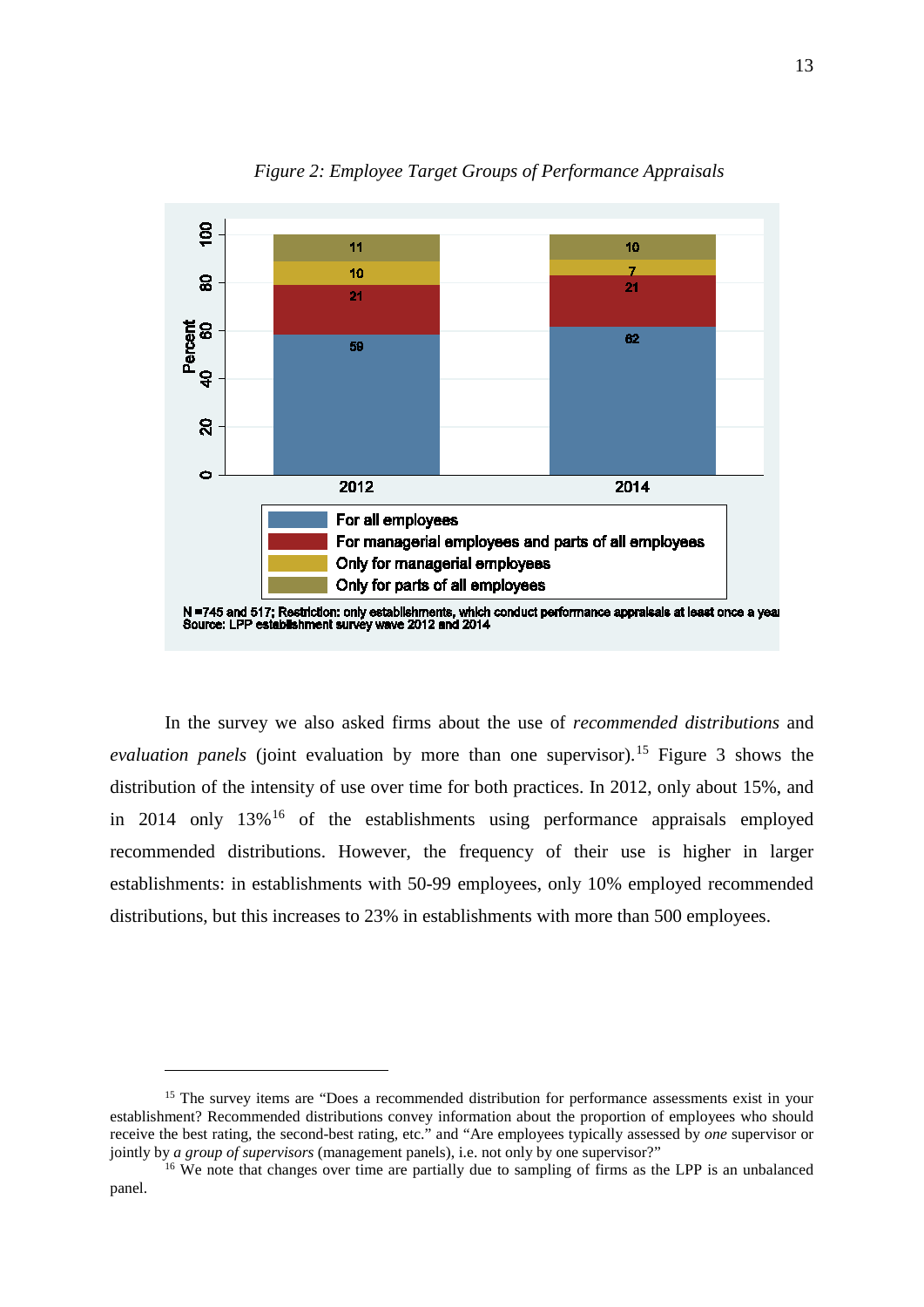

*Figure 3: Recommended Distributions and Evaluation Panels*

In 2012, about 20% and in 2014 approximately 16% of the establishments using performance appraisals used evaluation panels or based their appraisals on joint evaluations by more than one supervisor. It is interesting to observe that it is more frequent in very small establishments (24% in 2012), more rarely done in medium sized establishments (13%) and again more often used in establishments with more than 500 employees (22%). This could possibly stem from the fact that in small firms the management team talks about the assessment of all their employees more often as the likelihood is sufficiently large that all members of the management team know all employees. This becomes more difficult in larger establishments. The larger the establishment becomes, the larger is then the likelihood that formalized procedures are used that establish a structure for group evaluations in panel discussions.[17](#page-15-0)

The overall frequency of appraisal use shown in the above is in line with survey evidence from individual employees. Kampkötter (2015) uses the German Socio Economic

<span id="page-15-0"></span><sup>&</sup>lt;sup>17</sup> In fact, as own discussions with HR managers of several big DAX30 companies in Germany have shown, structured evaluation panels are a typical element of their appraisal procedures and often there are tight guidelines regulating their implementation.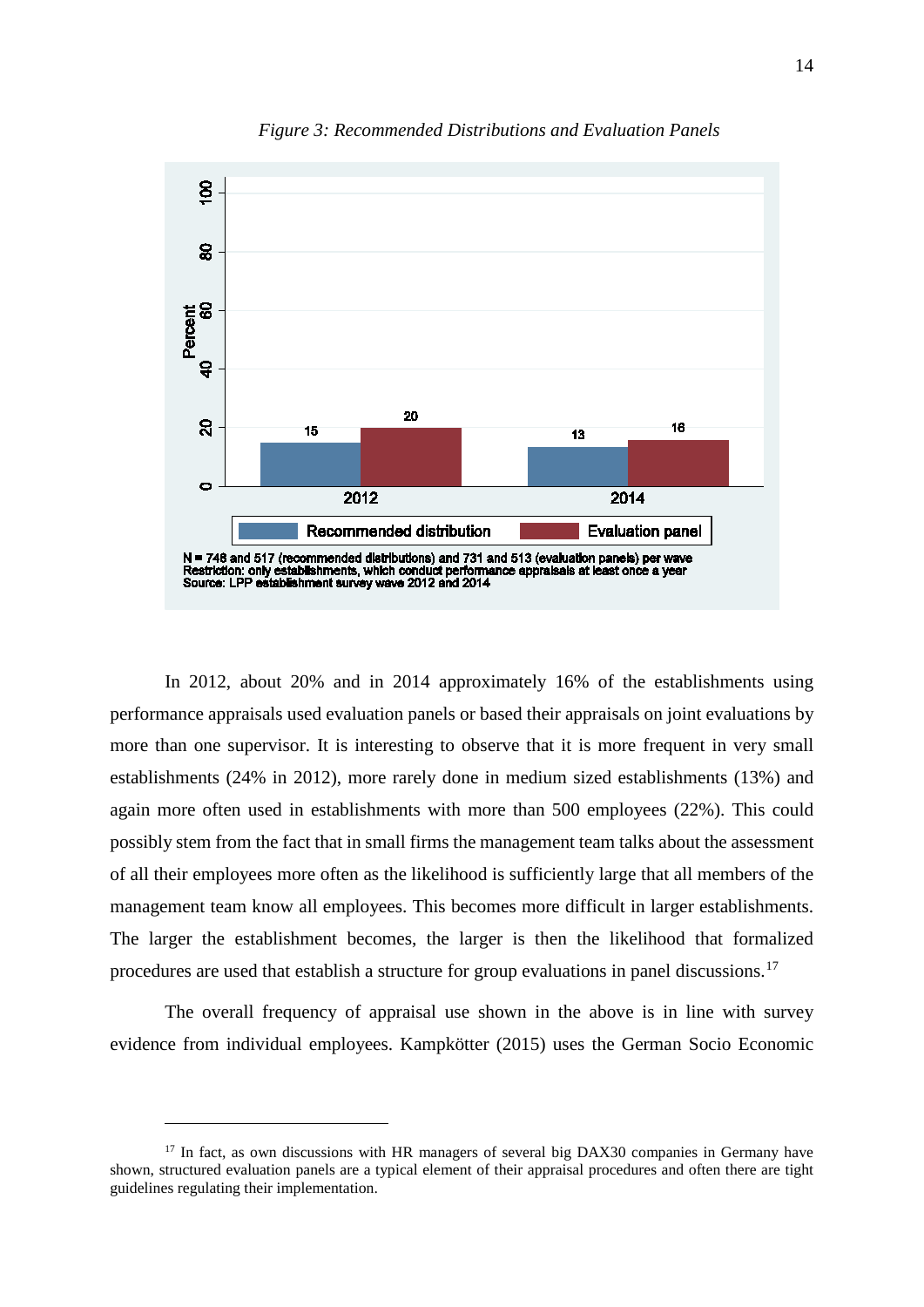Panel (SOEP), a large and representative panel data set of a subset of the German population<sup>18</sup>, to investigate the intensity of the use of performance appraisals among employees and their impact on job satisfaction. In the years 2004, 2008, and 2011, individual employees were asked whether their performance is evaluated regularly by their supervisor and whether these appraisals have monetary (impact on gross salary, annual bonus, wage increase, promotion) or non-monetary consequences. Descriptive results reveal a positive trend: While only 32% of all employees in the sample were subject to systematic performance appraisals in 2004, this number increased to 39% in 2011.<sup>[19](#page-16-1)</sup> An even stronger increase of more than 50% can be found for appraisals linked to individual bonus payments (from 11% in 2004 to 17% in 2011).

# *4. The Use of Field Data and Experiments to Evaluate the Effects of Differentiation among Employees*

As the previous chapter has shown, subjective performance evaluations are a core element of firms' HR practices. But there is only little empirical evidence on the incentive effects of performance appraisals, as noted by Rynes et al. (2005), who state in their survey that "although there is a voluminous psychological literature on performance evaluation, surprisingly little of this research examines the consequences of linking pay to evaluated performance in work settings." We have also seen that there are important trade-offs in the design of appraisals. In particular, whether driving supervisors to assign more differentiated ratings is indeed beneficial for performance represents a very important question for the design of appraisal systems in practice. In the following, we discuss different aspects of differentiation in subjective evaluations using our own exemplary studies applying different methods, comprising an industry-wide field study, an "insider econometrics approach" combining personnel and survey data, a laboratory experiment, the use of linked employer-employee data, and a field experiment.

<span id="page-16-0"></span><sup>&</sup>lt;sup>18</sup> See also Grund and Sliwka (2009) for an earlier study on a related issue using cross-sectional data from the SOEP.

<span id="page-16-1"></span> $19$  Note that this is not the percentage of establishments using structured performance appraisals as in the firm-level data presented in the above, but rather the percentage of employees among a representative selection of employees in Germany. The fact that the fraction of employees with performance appraisals is smaller than the fraction of establishments using it is due to several factors. First, as laid out in the above, not all firms use it for all employees. Moreover, the frequency of use is lower in small establishments, and the smallest establishments with less than 50 employees are not part of the LPP survey.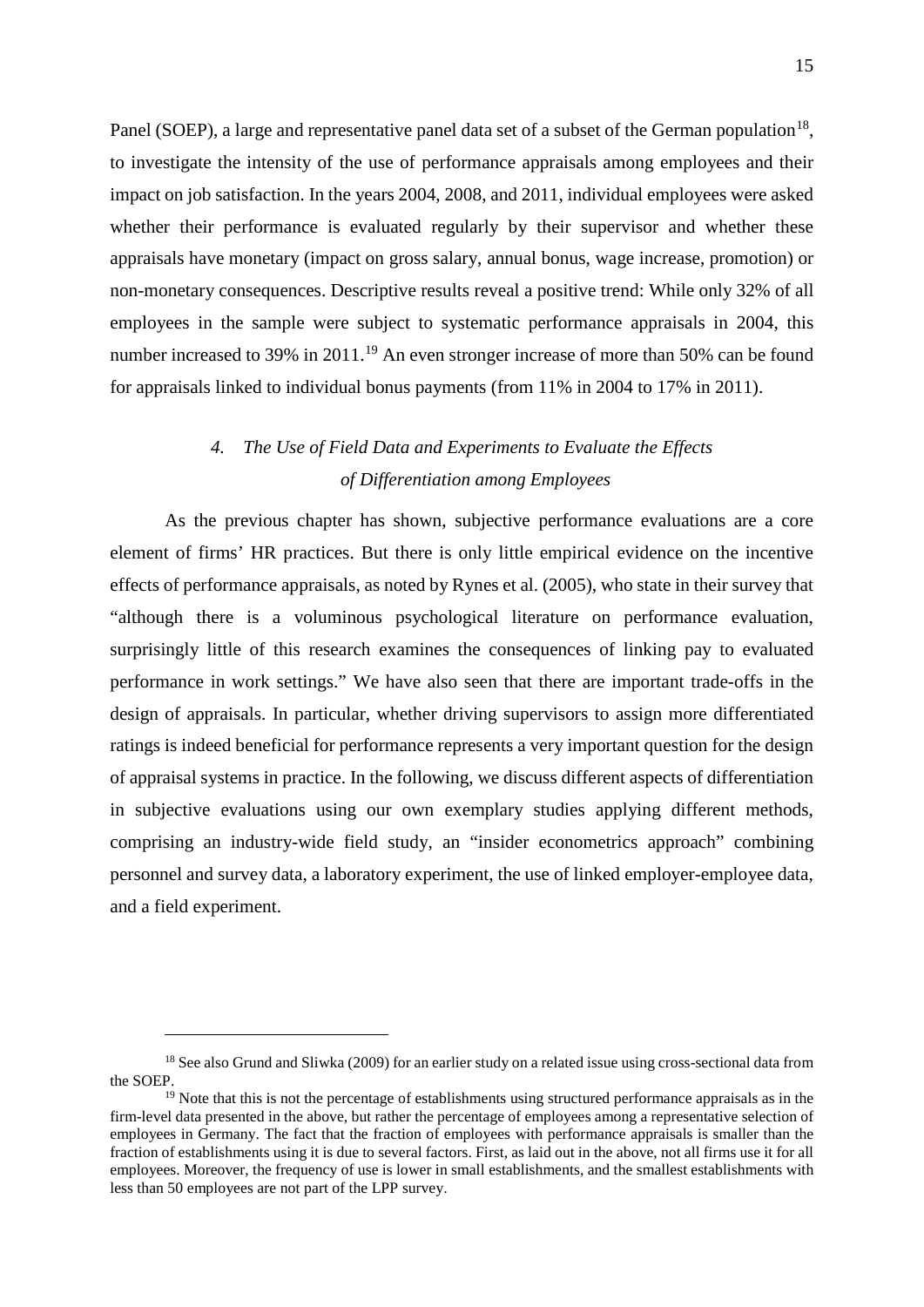#### *4.1. Incentive Effects of Performance Appraisals: An Industry-wide Field Study*

From a typical agency perspective, where a moral hazard problem has to be solved, performance appraisals should be structured in a way that high performance is rewarded and low performance sanctioned adequately. Biases in performance appraisals may therefore weaken the incentive effect, because the relationship between actual efforts and assigned ratings, i.e. the marginal return an employee gets from one unit more effort, decreases with the magnitude of the bias. However, as argued in the above, there may be countervailing behavioral effects as low ratings may also trigger negative reciprocity. In the already mentioned lab experiment by Sebald and Walzl (2014), agents had the opportunity to reduce the principal's pay-off at a cost in return to the feedback provided by the supervisor and actively made use of this option. In firms, negative reciprocity, i.e., punishing a supervisor, might manifest in different ways, for instance, by not providing sufficient effort, being absent from work, disturbing the working climate in the unit, or badmouthing or even sabotaging the supervisor.

Only a small number of studies have so far investigated the relationship between differentiation and indicators of performance in field settings, with nearly all of them looking at single firms. Bol (2011) analyzes a longitudinal sample of 200 employees working in five branch offices of a Dutch financial services firm. She finds a positive relationship between a higher differentiation in performance ratings in around 35 teams per year (i.e., a reduced centrality bias) and subsequent objective performance indicators. Engellandt and Riphahn (2011) also study personnel records from one firm, showing that a higher dispersion in performance ratings is positively associated with a higher performance in the future, proxied by paid and unpaid overtime.[20](#page-17-0)

In Kampkötter and Sliwka (2014), we analyzed the impact of differentiation on subsequent performance in an industry-wide field study. We make use of a panel data set on compensation in about 40 German banks provided by an international management consultancy. The data set provides information on fixed salary, short-term performance-related bonus payments, age, firm tenure, hierarchical level (6 levels), functional areas (8 areas), career ladder (management and expert positions), and specific functions (about 60 functions) for the years 2005-2007. As a complementary survey study illustrates, the bonus schemes used in these

<span id="page-17-0"></span> $20$  Regular overtime work was not remunerated financially but used to substitute for working hours (paid overtime). As employees were not allowed to carry more than 120 overtime hours from one month to the next, those employees having accumulated more than 120 overtime hours provided free labor to the company (unpaid overtime).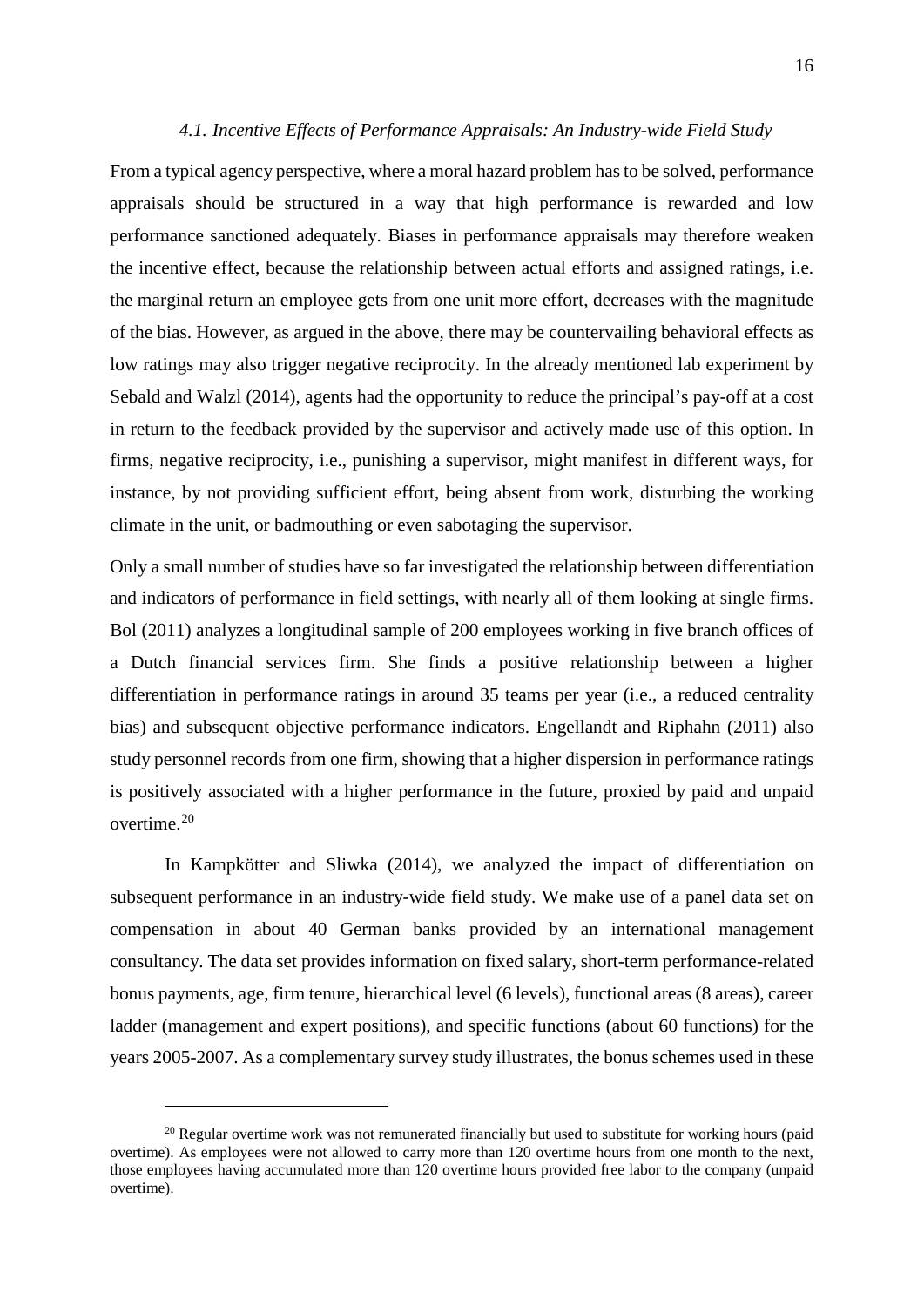banks are frequently so-called bonus pool arrangements, whereby the bank allocates a sum of money to individual units which is then distributed to the employees mainly based on subjective performance evaluations. The size of the bonus pool is typically a function of the financial success of the unit. The key idea of the empirical approach is to estimate the causal effect of differentiation in bonus payments within a unit on the size of the bonus pool in the subsequent year, which should reflect the financial success of this unit. In other words, the question is: does within-unit differentiation in bonus payments affect the success of a unit? To estimate the degree of differentiation, work units are identified by a unique combination of year, company, function, ladder, and hierarchical level. In a next step, the coefficient of variation in bonus payments is calculated for each work unit and year.

In the main specifications, fixed-effects models are estimated, where individual bonus payments in a period t are regressed on the work unit-level measure of differentiation (coefficient of variation) in the previous period t-1. The results show a positive and statistically significant average effect of a within-work unit change in differentiation on subsequent individual performance of employees. To evaluate the economic significance of this incentive effect, the degree of differentiation is divided into quintiles. Moving from a work unit that belongs to the 20% weakest "differentiators" to a work unit that belongs to the top 20% with respect to the degree of differentiation comes along with an increase in subsequent bonus payments by more than 30%. The results are qualitatively robust in instrumental variable regressions to account for the potential endogeneity of changes in the degree of differentiation. In particular, we try to identify factors affecting the dispersion in a unit that are exogenous to this unit's performance. We construct an instrument that measures the average degree of differentiation of other work units within a functional area of the same company and hierarchical level (excluding the work unit we are looking at) for each year. Changes, for instance, in a firm's general evaluation policies and guidelines should affect all departments in a company and therefore be reflected in this instrument. The identifying assumption is that the level of differentiation in other units does not have a direct impact on the bonus payments in a particular area, beyond the influence through the dispersion in the area itself.

Further analyses on subsamples show that the effect is the strongest at the intermediate and highest hierarchical levels. However, the picture changes at the lowest levels, where more differentiation is even associated with lower subsequent average bonus payments. Moreover, there are differences among functions and evidence in line with the idea that differentiation works better in functions where performance evaluation is less subjective (such as retail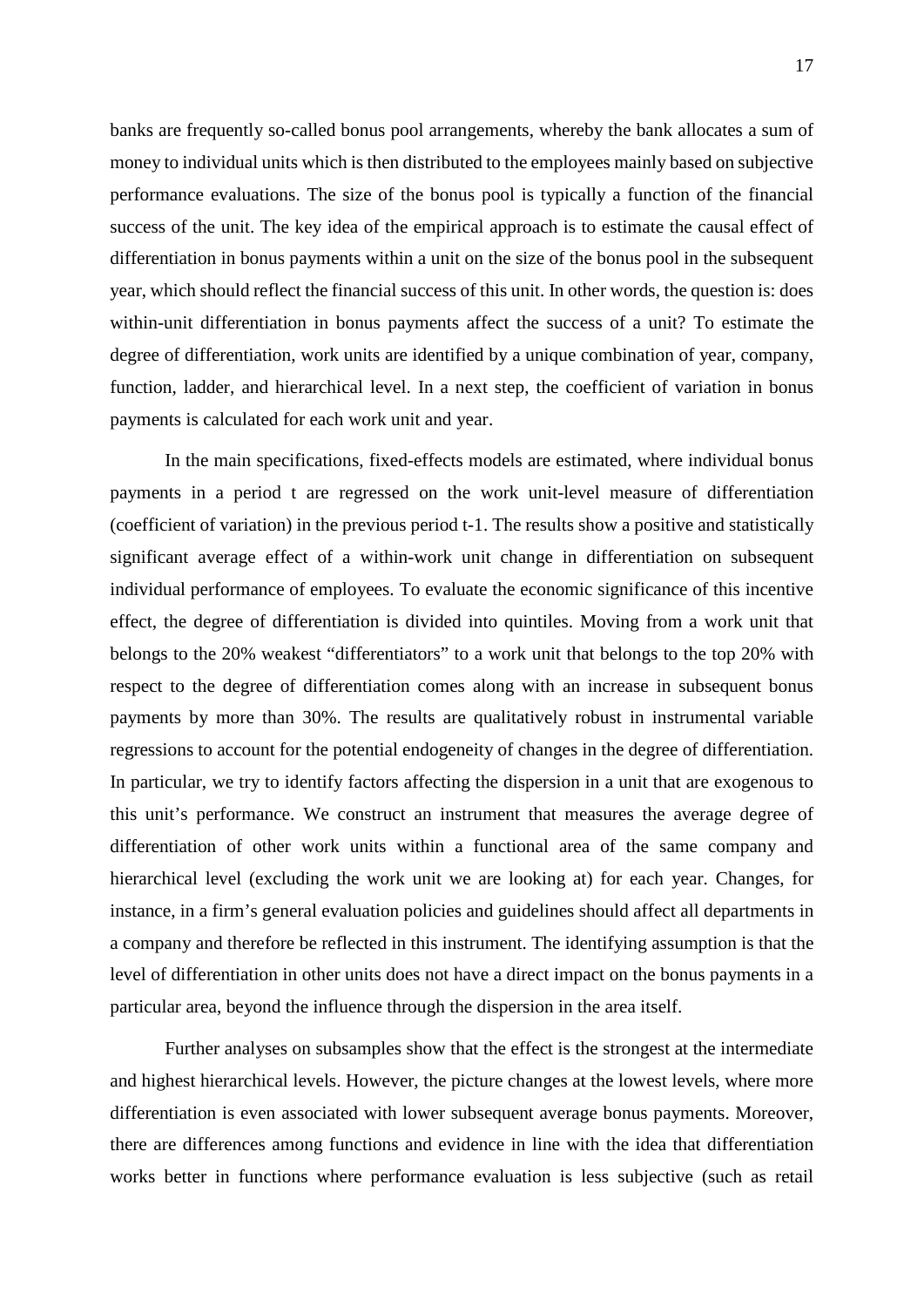banking). It is argued in a formal model that a lack of willingness to differentiate is more detrimental with more objective evaluations, where the potential loss in achievable extrinsic incentives is the largest. To better understand potential drivers of detrimental effects of differentiation, it is thus useful to dig deeper into the behavioral processes underlying the link between appraisals and employee behavior.

#### *4.2. Forced Distribution and Performance: A Lab Experiment*

Berger et al. (2013) analyze the impact of a forced distribution system on the differentiation of performance ratings in a controlled lab experiment. Of course, as stated in the above, we are sympathetic to the view that researchers should be cautious when deriving direct practical implications, as a lab experiment can never fully capture the richness of a real world employment relationship. However, lab experiments are uniquely suited to disentangle behavioral mechanisms by intentional design of different treatment variations and to measure specific individual reactions.

In the experiment, participants were assigned to fixed groups of 3 "workers" and 1 "supervisor." Workers had to work on a real effort task for 8 rounds in the main part of the experiment.<sup>[21](#page-19-0)</sup> The timing in each round was as follows: First, workers had to perform a tedious real-effort task. Afterwards, workers and the supervisor learned the performance of all group members. The supervisors of each group then rated each worker on a 1-5 scale (with 1 being the best grade and 5 the worst) and workers were privately informed about their own rating at the end of each round. Performance ratings determined expected bonus payments paid to workers. [22](#page-19-1)

In the main treatments of the experiment, bonuses were not paid by supervisors (as is common in most firms, where supervisors are typically not the owners of the firm). The supervisors' own payoff was a linear function of the workers' performance on the task, such that supervisors had some interest in evaluating workers in a way that increases performance. But of course, they may have also directly cared about the well-being of the participants in the role of workers.

<span id="page-19-0"></span><sup>&</sup>lt;sup>21</sup> Prior to the treatment intervention all subjects had to work on the same task for a piece rate in order to obtain a measure for their ability. Workers were matched based on this ability measure in order to have homogenous groups.

<span id="page-19-1"></span><sup>&</sup>lt;sup>22</sup> In the experiment bonuses were awarded for each period with a bonus of  $\epsilon$ 10 for the highest rating and €0 for the lowest. One of the rounds was randomly drawn at the end of the experiment and paid out.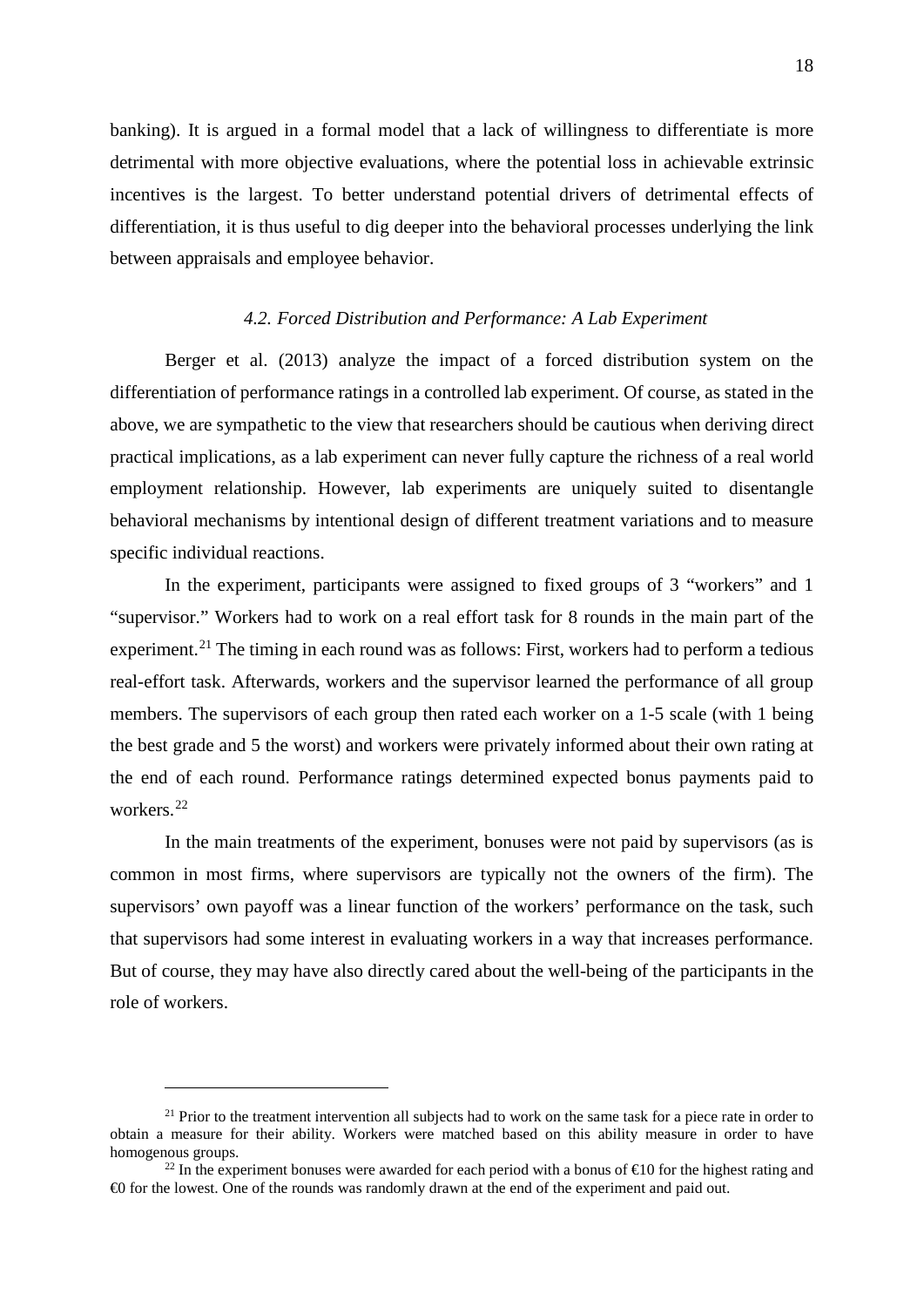The main experiment consisted of two treatments. In the baseline treatment supervisors faced no restriction on how to assign ratings to their workers. This is compared to a forced distribution treatment, where it became mandatory for the supervisor to rate one worker with a grade of 1 or 2, one worker with a 3 and one worker with a grade of 4 or 5. Rating distributions in the baseline treatment show strong evidence for rater leniency, as more than 80% of all workers received a 1 or a 2, whereas less than 10% of all workers were given a 4 or  $5.^{23}$  $5.^{23}$  $5.^{23}$ 

Interestingly, as a post-experimental elicitation of preferences shows, more altruistic subjects assign more lenient and more equity-oriented subjects assign less differentiated ratings, which is well in line with the idea that social preferences affect rating behavior. Moreover, it shows that heterogeneity in supervisors' types is an important element that has to be considered when appraisal systems are designed.

The main result of the experiment is that the forced distribution raised group output significantly by about 6% in the main experiment to 12% in a set of treatments where supervisors had to share the costs of the bonus payments. Further analyses of direct effort reactions to grading reveal that leniency indeed reduced performance. Hence, potential effects of positive reciprocity were apparently dominated by extrinsic incentive effects: When workers realized that they could earn high bonuses even without working harder, they apparently reduced their efforts. This was not possible in the forced distribution treatment, in which there was ongoing competition for the high grades.

But the forced distribution also had detrimental effects, as shown in a further treatment variation. In a third treatment, subjects had access to a technology where they could anonymously block their co-workers' computer screen for 20 seconds. This sabotage effort was costly because subjects' own screens were also blocked for 3 seconds. In this treatment group, output is significantly lower when a forced distribution is employed. Hence, when cooperation among employees is important (or sabotage is easy), a culture of a higher (forced) differentiation may lead colleagues to become competitors, creating negative side effects. This yields one potential explanation for the observation in Kampkötter and Sliwka (2014) that differentiation can be harmful at lower hierarchical levels. At these levels, employees in similar jobs are often direct colleagues who share offices. Hence, in these jobs competition may harm more than it helps to foster performance.

<span id="page-20-0"></span><sup>&</sup>lt;sup>23</sup> Implementing the forced distribution of course reduced leniency, but supervisors still had the discretion whether to give one worker a 1 or a 2 and one worker a 4 or a 5. The vast majority of workers were rated 1 in the first case and 4 in the latter.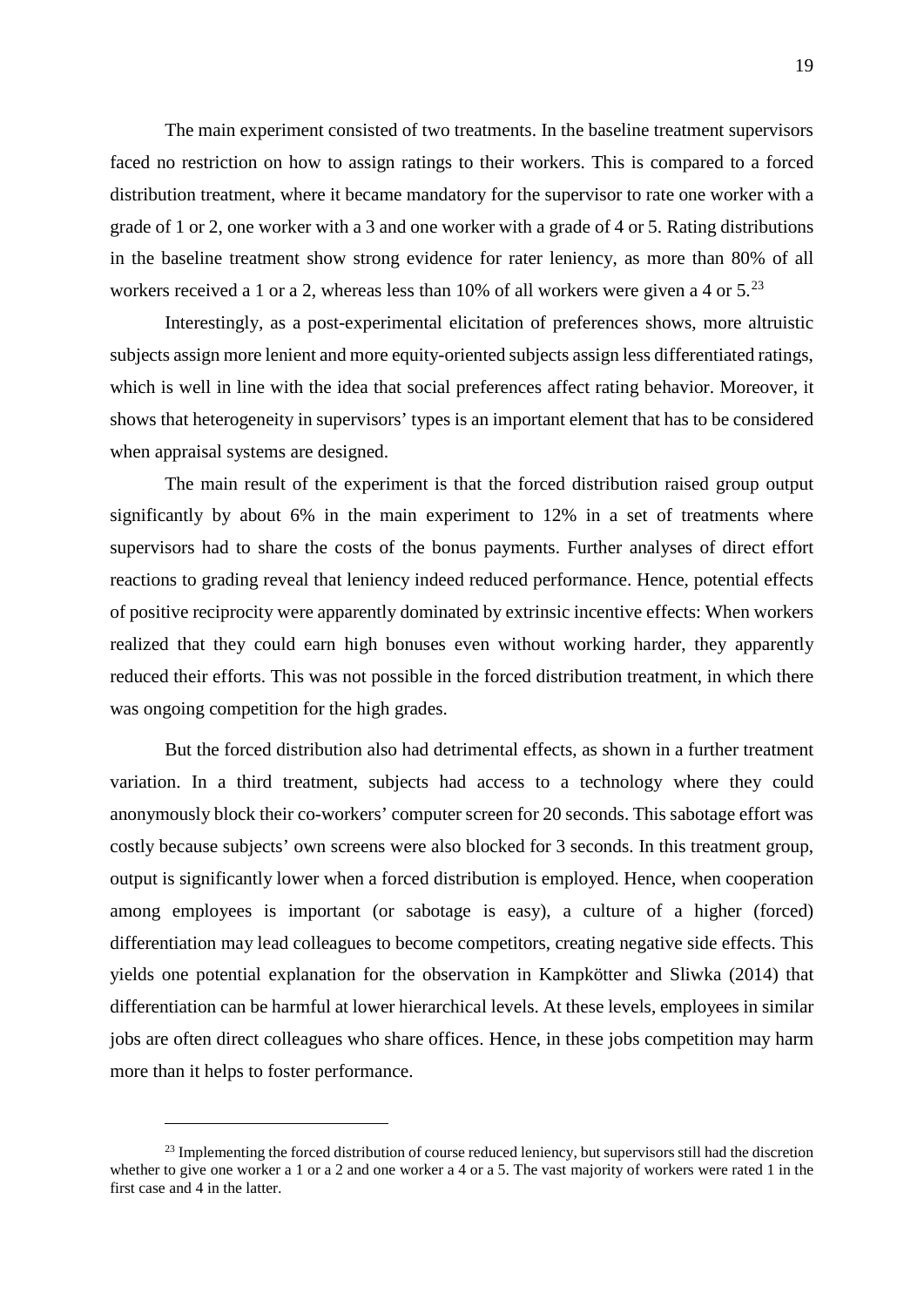## *4.3. Evaluations and Reference Point Violations: Combining Personnel Records and Survey Data*

As laid out above, social preferences are important drivers of human behavior and thus should affect subjective evaluations. Moreover, the perception of and reaction to subjective evaluations should be affected by reference standards, such as employees' prior expectations and social comparisons to the outcomes of others. Ockenfels et al. (2015) study this in detail, investigating the bonus and appraisal scheme for managers of a multinational company.

The study combines detailed data on performance evaluations from personnel records with survey data on employee perceptions. The panel data set on performance evaluations comprises information on compensation and bonus payments of all (several thousand) managers of the company for Germany (2004-2006) and the United States (2004-2007). This data is supplemented by an anonymous employee survey among managers, eliciting, for instance, their job satisfaction, which is then matched to the appraisal data on the individual level. The study thus follows an "insider econometrics" approach (see e.g., Bartel et al. (2004)) combining the econometric analysis of firm data with detailed institutional knowledge about the firm and survey evidence. The employee survey was administered to German managers in autumn 2007 and among managers in the United States in summer 2008.

The bonus and appraisal system in this company was organized in the following way: Each year, managers were rated by their respective supervisors on a 5-point rating scale. Several weeks later, supervisors had to assign bonus payments to the managers. For each manager an individual "bonus budget" was determined, which depended on the manager's salary grade as well as the performance of the company and the respective division. Hence, when having the same salary grade, all managers in a unit also had the same bonus budget. Supervisors then determined individual bonuses, subject to the constraints that (i) the sum of bonuses did not exceed the sum of bonus budgets and (ii) bonus payments reflected the previously assigned performance grades. For instance, a manager with a rating of "Fully meets expectations" had to receive a bonus between 80% and 110% of the budget assigned for him. Better-rated managers had to be assigned at least 110%, and worse-rated managers less than 80% of the budget. While the rules were otherwise identical in Germany and the US, there was one key difference: In Germany, managers learned not only the amount of their bonus but also the payout percentage, i.e., what percentage of the budget allocated to them they actually received. In the U.S., managers were only informed about the absolute amount of the bonus and were not told the payout percentage. A key difference between the system in Germany and the US is thus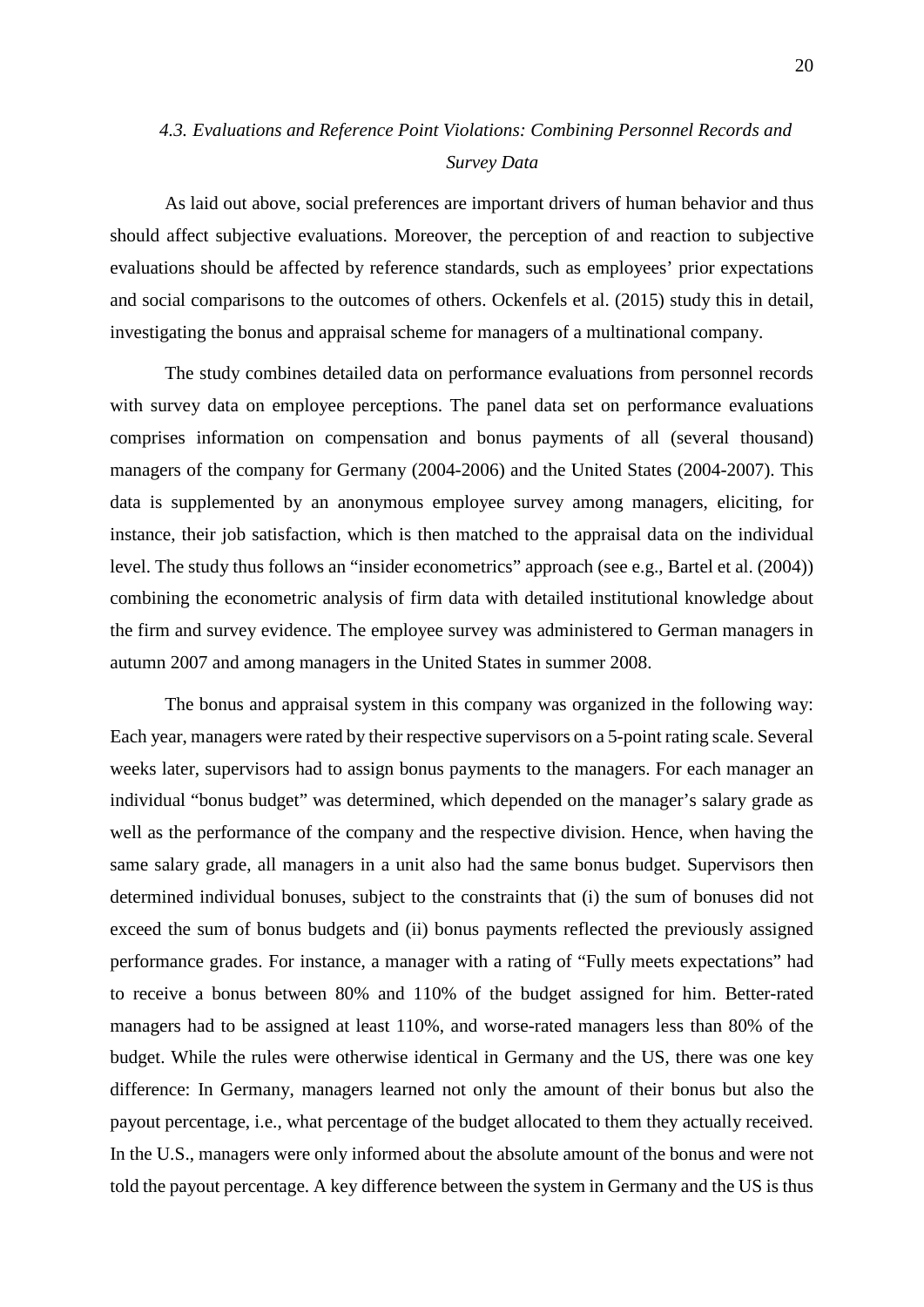that in Germany managers directly could compare their bonus to (i) the average bonus in their team and (ii) their own prior expectations based on the assigned performance grade. It is now argued that a payout percentage of 100% is an important reference standard. Falling behind the 100% implies, for instance, that a manager received less than the average of her team. When inequity aversion plays a role, this should be accompanied by a utility loss beyond the monetary consequences.

The relationship between job satisfaction and absolute bonus payments and payout percentages is then analyzed. [Figure 4](#page-23-0) illustrates the key result. It shows the coefficients of a simple OLS regression with a unit normal transformation of the satisfaction score for Germany and the US, including dummies for intervals of the bonus percentages. The reference group consists of managers who receive exactly 100%. Hence, the graph normalizes satisfaction at the level of managers with 100% bonus in each country and displays the satisfaction effect of managers with other bonus percentages relative to this benchmark. In the German sample, both interval dummies below 100% are significantly smaller than zero. Both interval dummies above 100% are positive but statistically insignificant. In the US, none of the dummies is statistically different from zero.

Hence, bonus payments below 100% reduce employee satisfaction in Germany, where the system creates a salient comparison standard, but not in the US. Employees seem to use the target bonus of 100% as a reference point, and negative deviations from this reference point have a stronger impact on their well-being than positive deviations. Reference point violations here most likely have such a strong effect as a bonus below the 100% leads to both a violation of expectations but also of a social reference standard, as they reveal that a manager gets less than her colleagues.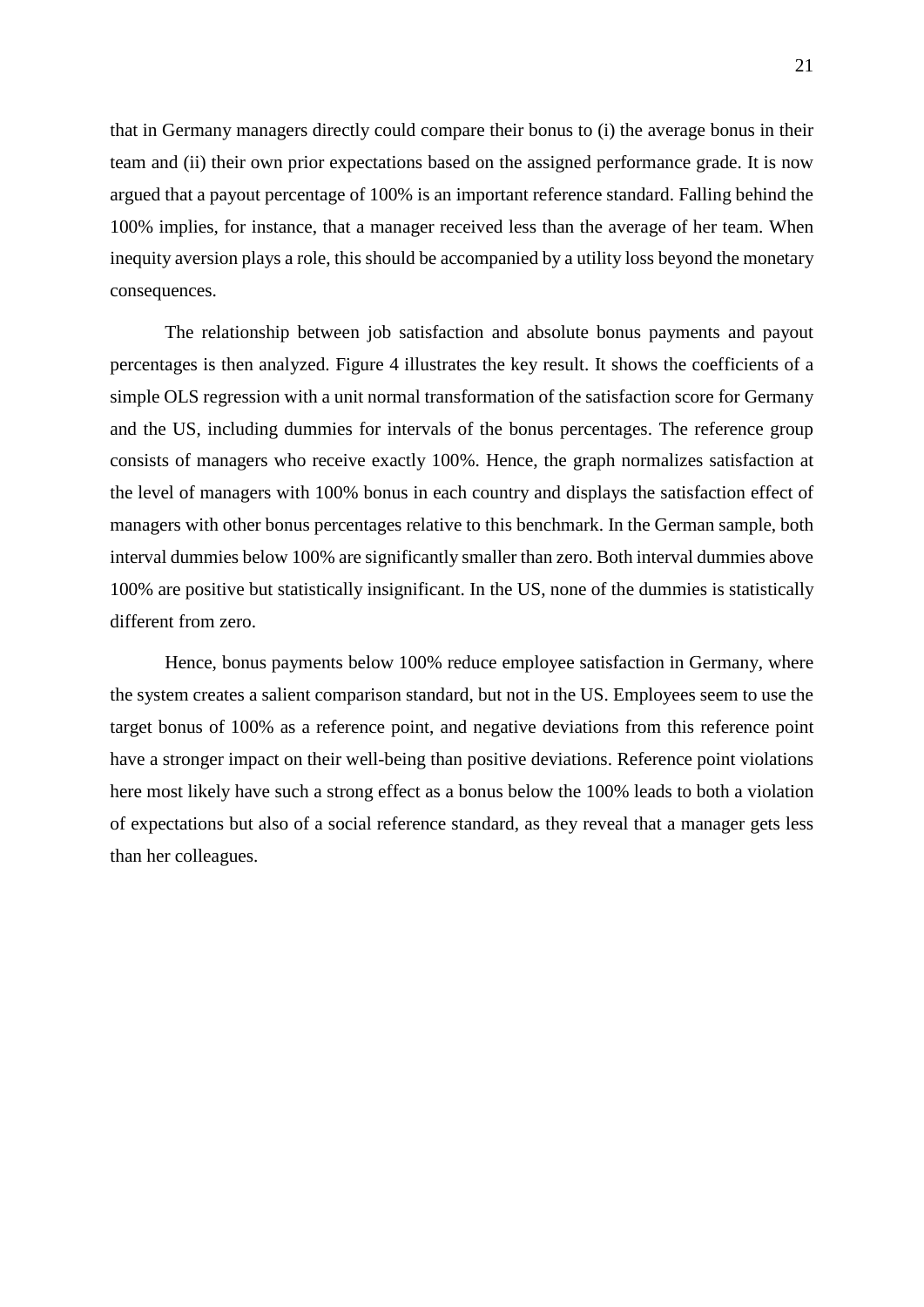<span id="page-23-0"></span>

Source: Ockenfels et al. (2015)

Further analyses detect indications of a negative performance effect: supervisors who create more reference point violations among their subordinates themselves attain a lower performance rating in the subsequent year.<sup>[24](#page-23-1)</sup> A complementary lab experiment replicating qualitative features of the studied environment shows that salient reference point violations trigger negative reciprocal reactions towards supervisors.

The tension between potential positive incentive effects of differentiation described in the previous sections and the potentially negative effect as differentiation may frequently come along with reference point violations is an interesting point to discuss. One insight is that finegrained differentiation can be detrimental when performance evaluation is subjective. In the discussed study, the negative effects were basically driven by managers who were all rated as "fully meets expectations" but some received a bonus at 100% of their budget, while others, for instance, received only 96%. In monetary terms these are small differences, but they have a substantial effect on well-being. Here it is quite likely that a rather affective negative reaction

<span id="page-23-1"></span><sup>&</sup>lt;sup>24</sup> Note that this is of course a subjective rating in itself and not an objective measure of performance.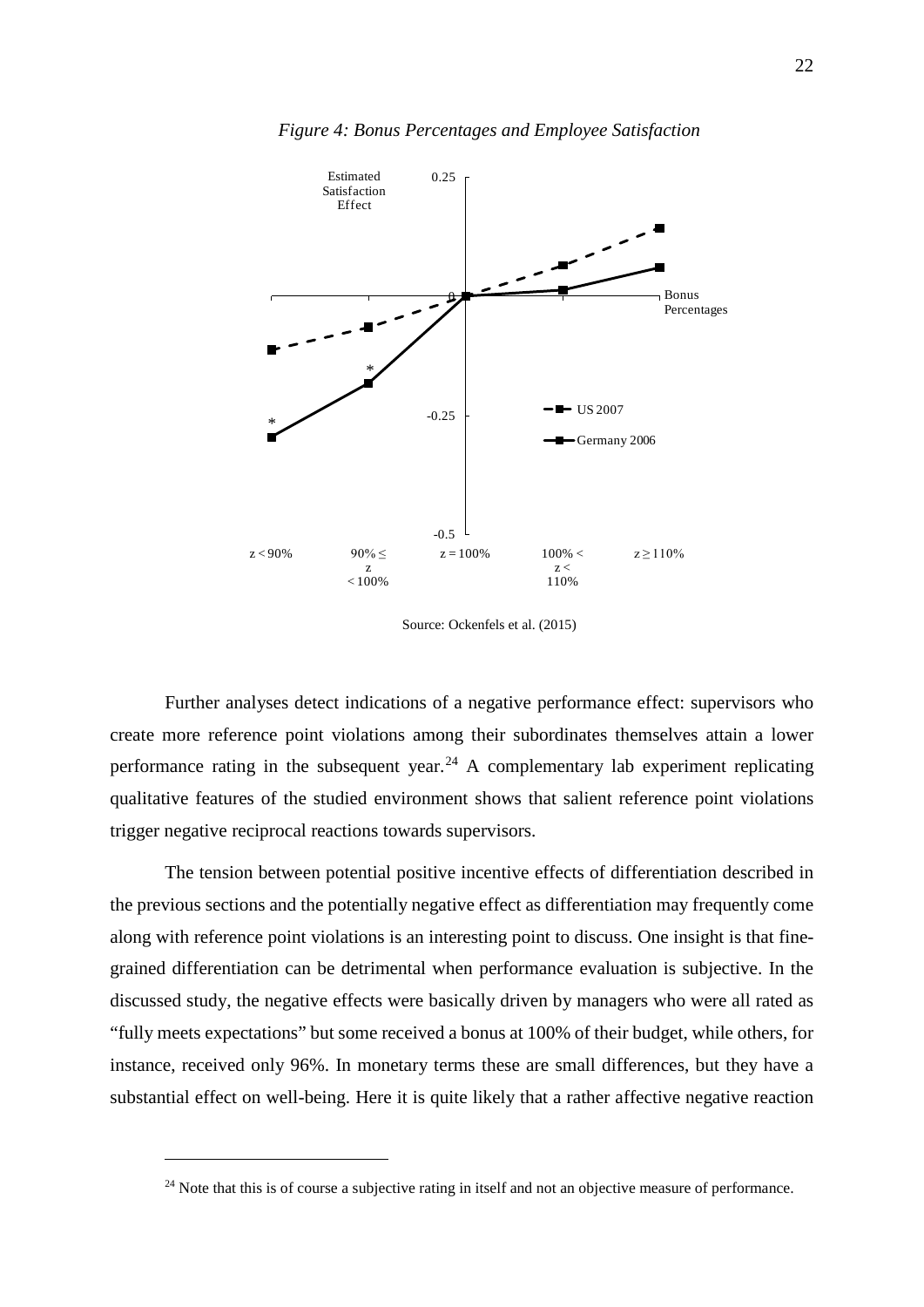to reference point violations may outweigh potential positive effort effects through higherpowered incentives because the latter effect is weak. Indeed, a further analysis of the data finds no indication that differentiation in the broader grades (i.e., the 1-5 performance ratings) is detrimental. It apparently is the differentiation within a grade, i.e., of managers with very similar performance levels, that is problematic for satisfaction and, in turn, performance.

#### *4.4. Objective Performance Measurement: A Field Experiment*

As already argued in section 4.1, objective performance information may help to facilitate differentiation and foster incentives. Manthei and Sliwka (2014) investigate a field experiment on the benefits of objective performance measurement in performance evaluations. A retail bank in Germany conducted the field experiment in 2003 in order to evaluate the causal impact of the use of objective performance measures on financial performance.

The bank had employed a bonus scheme for the employees in its retail branches based on quarterly financial targets. If the target was met, a branch manager had to allocate a bonus pool among the employees in the branch. Prior to the intervention, branch managers had no access to information on the sales made by individual employees. Hence, managers distributed individual bonuses based on subjective performance assessments. From July 2003 until December 2003, managers in a treatment group of 23 branches gained access to objective sales performance measures for each of their employees across different product categories, which was announced two months before the intervention. Nothing was changed in the control group of the remaining (more than 250) branches, and the rules of the bonus system remained also otherwise unchanged.

The analysis of the experiment reveals a causal effect of having objective performance measures on branch performance. The intervention increased the number of employee-initiated customer appointments by 11% after it was announced. It raised profits by about 2% on average and 5% in the largest branches, even though the intervention came at no costs for the bank. Interestingly, the intervention had no effect in smaller branches, which is in line with the idea that it is easier for supervisors in small branches to keep track of employee performance, even when no objective performance information is available. In larger branches, however, this is more difficult and here the accessibility of objective performance information had a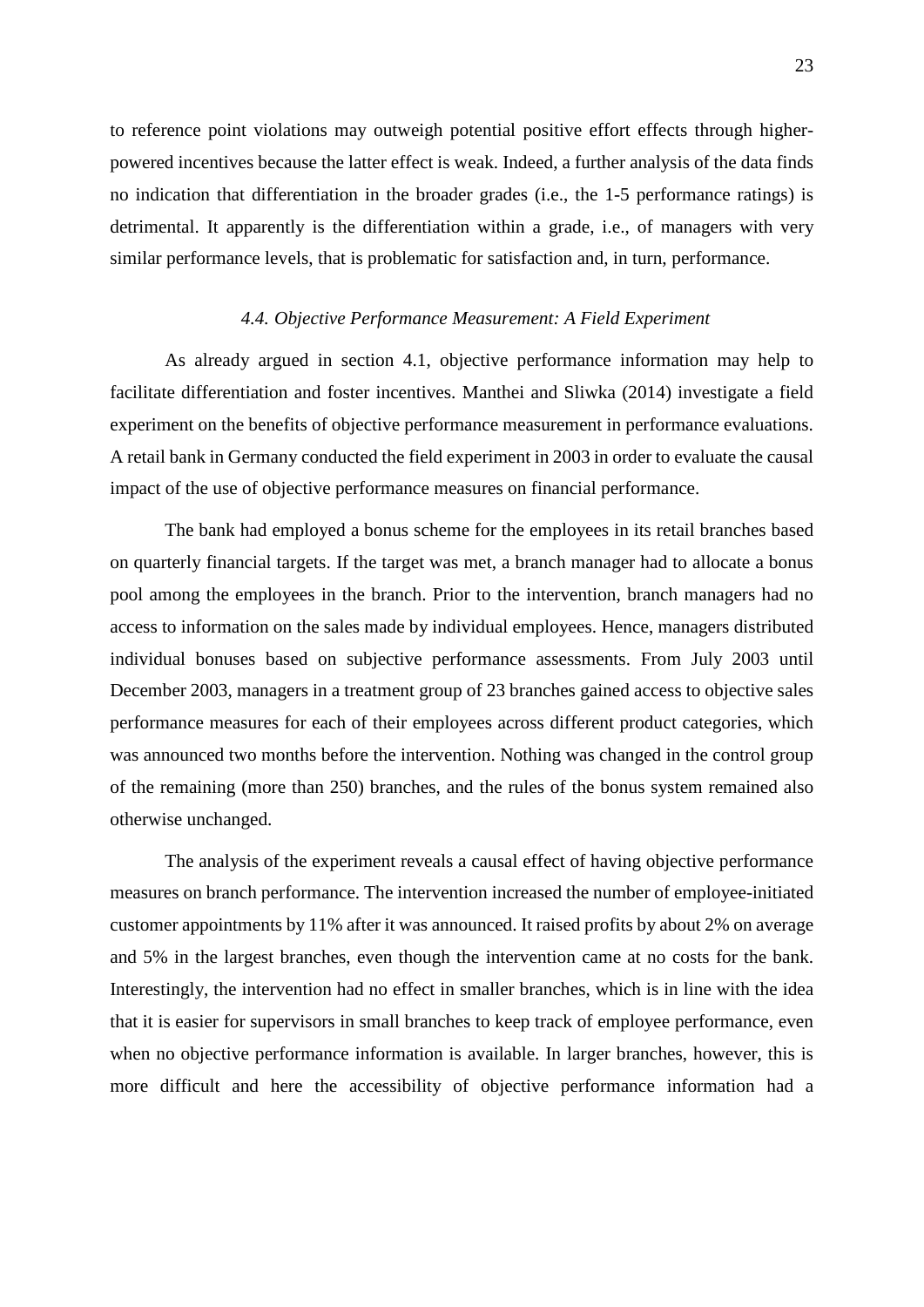significantly larger effect on incentives.<sup>[25](#page-25-0)</sup> Hence, the field experiment shows that providing objective performance information can indeed be beneficial, in particular when it is hard for supervisors to keep track of all employees.

#### *4.5. Differentiation and Employee Perceptions: Descriptive Field Evidence*

But of course, in many jobs it is simply infeasible or prohibitively costly to access objective performance indicators. In these settings, firms need to rely on subjective evaluations. The question then remains whether firms should foster differentiation. As we have seen above, there are trade-offs involved. Differentiation seems to help when employees work separately, but it may be detrimental when employees can easily harm each other without being observed. Indeed, when Yahoo recently introduced a forced distribution, many articles in the press complained about this change (example headlines are "Forced Ranking Is As Bad For Yahoo As It Was For Microsoft" (Forbes), "Yahoo's Latest HR Disaster: Ranking Workers on a Curve" (businessweek.com) or "Yahoo is ranking employees. When Microsoft did that, it was a disaster" (washingtonpost.com)). Hence, an interesting question is to see whether employee satisfaction is indeed lower in firms that foster differentiation.

We study this question with data from the first wave of the Linked Personnel Panel (LPP) described in section 3, where we observe whether a firm employs a recommended distribution for performance evaluations or not (we do not observe whether firms use a forced distribution which is very rare in Germany). As this is purely cross-sectional data, we caution that we cannot identify a causal effect by using such an instrument here. However, we can answer the question of whether, ceteris paribus, the use of this practice is a credible signal of lower employee satisfaction.

In the following, we analyze the relationship between the use of recommended distributions in performance evaluations and employee perceptions, such as job satisfaction and fairness preferences, by making use of the matched employer-employee character of the LPP. We estimate individual-level regressions, with different employee perceptions and attitudes as dependent variables. The first item, job satisfaction, is measured by the item "How satisfied are

<span id="page-25-0"></span> $25$  A detailed analysis of the performance effects also reveals substantial differences between product categories that also explain the branch size effects to some extent. There is less separation of labor in smaller branches which causes multitasking problems. Products where performance was not well measured before the intervention benefited also from a shift in efforts from the core product (consumer loans) where performance actually decreased in smaller branches. The effects are robust, for instance, when individual branches are taken out of the sample or size cut-offs are varied.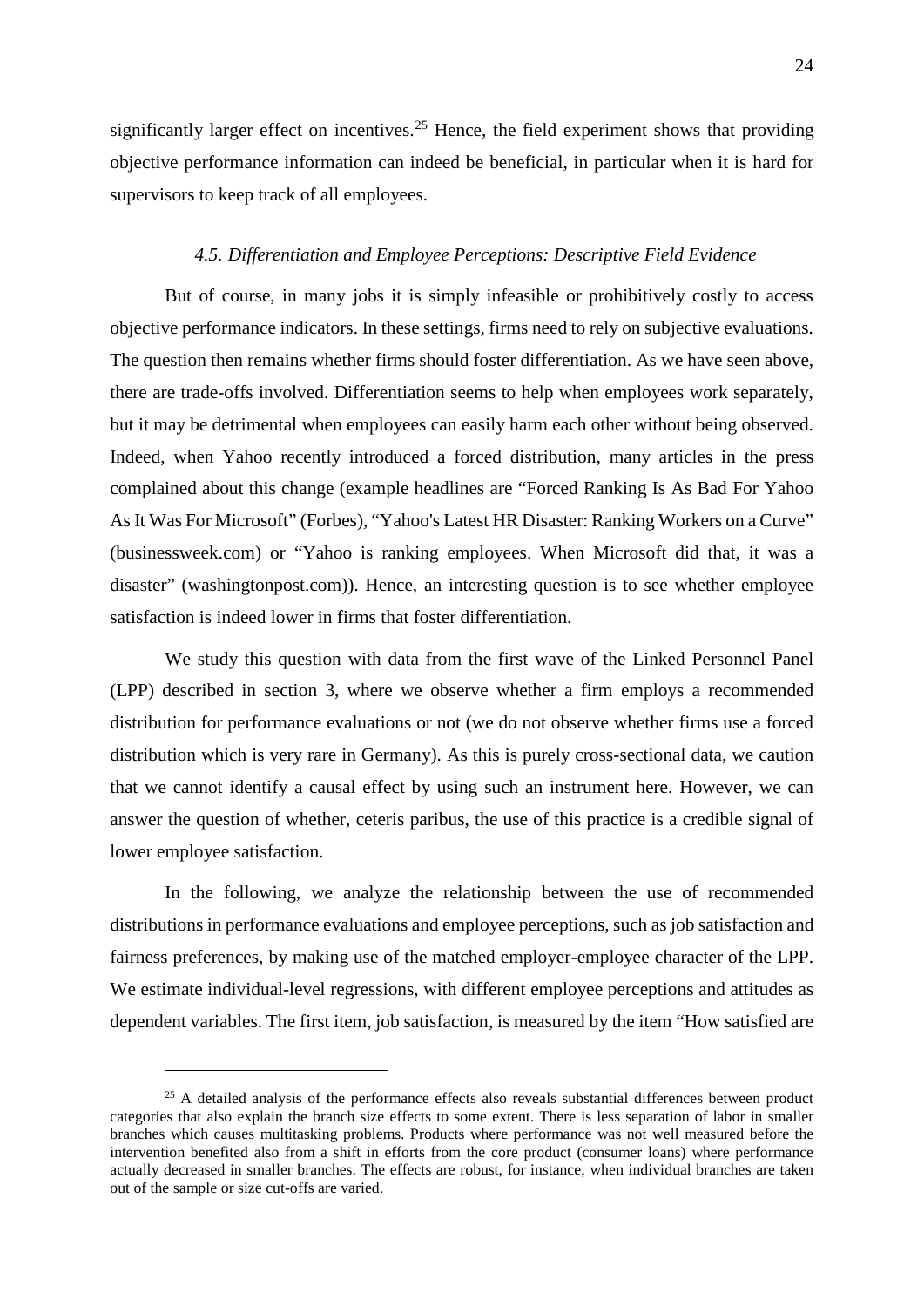you with your job?" on an 11-point Likert scale. Affective commitment is measured with the six-item short-form introduced by Meyer et al. (1993). Work engagement is operationalized with the nine-item short scale of the Utrecht Work Engagement Scale (Schaufeli and Bakker, 2004). Helping and cooperation are reflected by two items measuring how often an employee offers help to her coworkers and how often coworkers themselves offer help in case this is needed. Finally, fairness of compensation is measured by a single item that reflects whether the employee perceives her compensation in the establishment as fair.

The main independent variable is a firm-level dummy variable indicating whether the employing establishment uses recommended distributions in their performance appraisal process. We control for establishment size, monthly net salary (in thousand euros), gender, parttime work, type of job (white-collar or blue collar, supervisory position or not), contract type (short- or long-term), age, highest educational attainment, highest professional qualification, as well as industry and region fixed effects. Robust standard errors clustered on the establishment level are reported in all regressions.

<span id="page-26-0"></span>

|                     | (1)          | (2)         | (3)        | (4)        | (5)          |
|---------------------|--------------|-------------|------------|------------|--------------|
|                     | Job          | Commitment  | Work       | Helping    | Fair         |
|                     | satisfaction |             | engagement |            | compensation |
| Recommended         | 0.0551       | 0.0569      | 0.0098     | $0.0606**$ | $0.1208**$   |
| distribution        | (0.0787)     | (0.0425)    | (0.0343)   | (0.0275)   | (0.0563)     |
| Monthly net         | $0.2301***$  | $0.1486***$ | $0.0408**$ | 0.0117     | $0.279***$   |
| salary              | (0.0419)     | (0.0260)    | (0.0207)   | (0.0148)   | (0.0527)     |
| Constant            | $6.774***$   | $3.041***$  | 3.481 ***  | 4.268***   | $2.781***$   |
|                     | (0.1731)     | (0.0898)    | (0.0763)   | (0.0610)   | (0.1407)     |
| <b>Observations</b> | 3,627        | 3,586       | 3,521      | 3,617      | 3,623        |
| R-squared           | 0.038        | 0.109       | 0.053      | 0.015      | 0.124        |

*Table 1: Recommended Distribution and Employee Outcomes*

Additional control variables: Dummies for female, part-time, white-collar, short-term contract, management position, age, highest educational attainment, highest professional qualification, establishment size, industry, and region. Robust standard errors clustered on establishment level in parentheses. \*\*\* p<0.01, \*\* p<0.05, \* p<0.1.

[Table 1](#page-26-0) shows that recommended distributions do not come along with a reduced job satisfaction, commitment, and work engagement. The coefficients are even positive but statistically insignificant. Surprisingly, employees report significantly higher levels of helping behavior and perceive their compensation to be fairer in firms that use recommended distributions, as columns 4 and 5 reveal. Again it is important to note that this should not be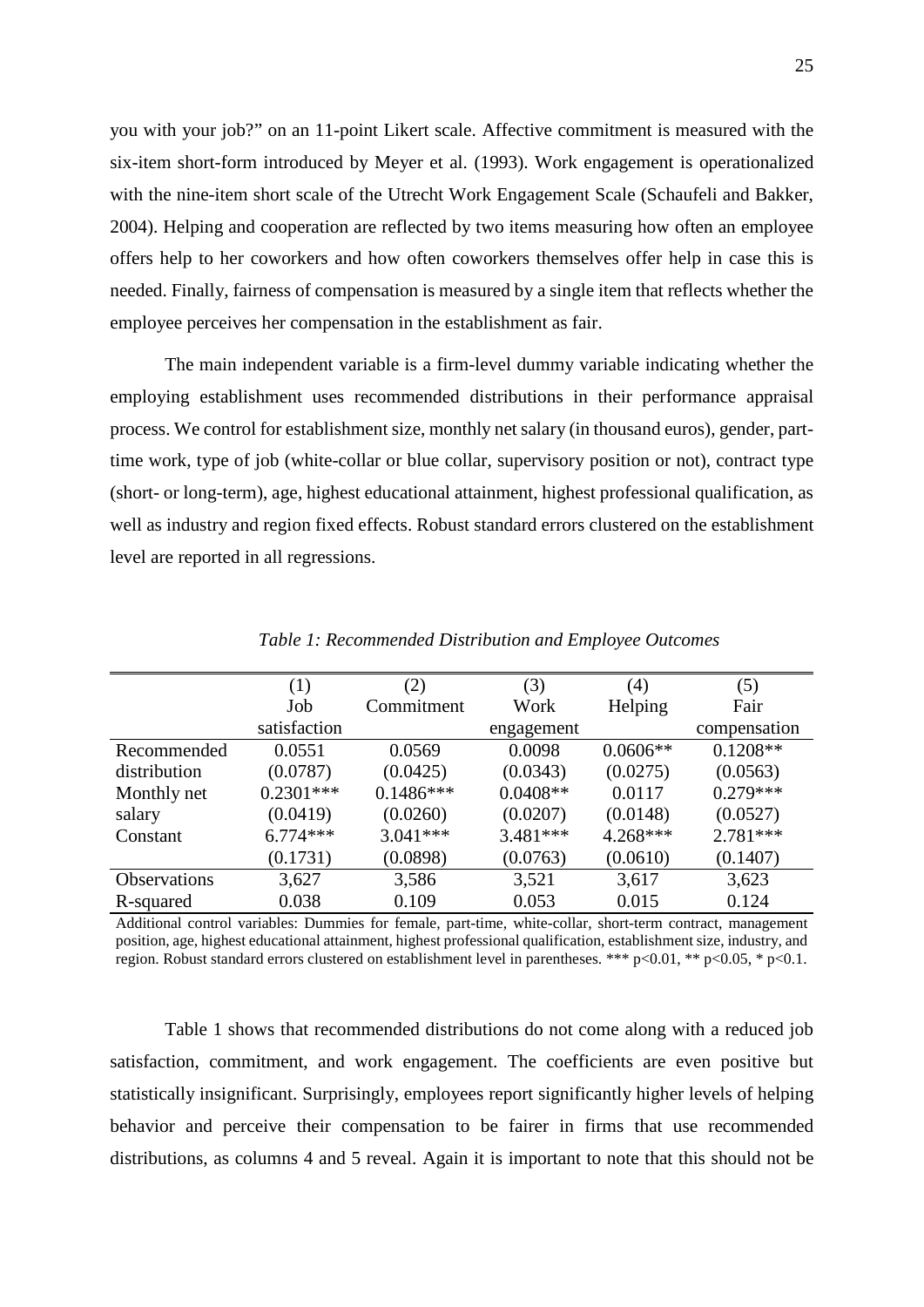interpreted causally. We believe that the most plausible interpretation for this finding is that firms that are better managed have more professional appraisal systems in place.<sup>[26](#page-27-0)</sup> Guidelines about the distribution of grades are an element of many professional appraisal systems, for instance, as otherwise different supervisors follow different standards in the same firm. The causal links can be further explored when longitudinal data on employee perceptions becomes available. But, we can now already conclude that the use of recommended distributions is not a negative but if anything a positive signal about the perceived quality of work in a firm.

#### *5. Discussion*

We argue that it is important to apply the toolbox of different research methods when studying management practices, also in order to help firms to design better practices. Formal economic models help to develop a precise understanding of potential behavioral mechanisms. Laboratory experiments allow for the isolation and disentanglement of these mechanisms in precisely controlled environments. Field experiments in firms help us to estimate the causal impact of instrument use on the performance of firms. And, finally, the use of broad representative surveys among firms and employees gives us more detailed information about the frequency and correlates of its use in real companies and to study the generalizability of the insights gained. Hence, it is important to stress the complementary character of these different approaches.

In our view, the use of these complementary methods is particularly necessary when studying performance appraisals, a core HR practice in most firms, as the behavioral and economic mechanisms involved can be surprisingly intricate and complex. But the presented research also reveals some robust patterns that imply rules of thumb for the design of appraisal systems: Differentiation increases performance when the interdependence between the assessed employees is not too strong, but it may increase incentives for counterproductive behavior, especially when cooperation and team work are important. Too fine-grained differentiation without objective performance information may hurt by violating reference points of employees and negative reciprocal reactions may then outweigh potential positive incentive effects.

<span id="page-27-0"></span><sup>&</sup>lt;sup>26</sup> Further regressions additionally controlling for proxies of , better management' such as the existence of variable payment schemes, personnel development plans, written target agreements, employee feedback talks, and workforce planning show a reduced coefficient for recommended distributions, which supports the argumentation that the use of recommended distributions is rather a signal of good management and the coefficients are not estimates of a causal effect.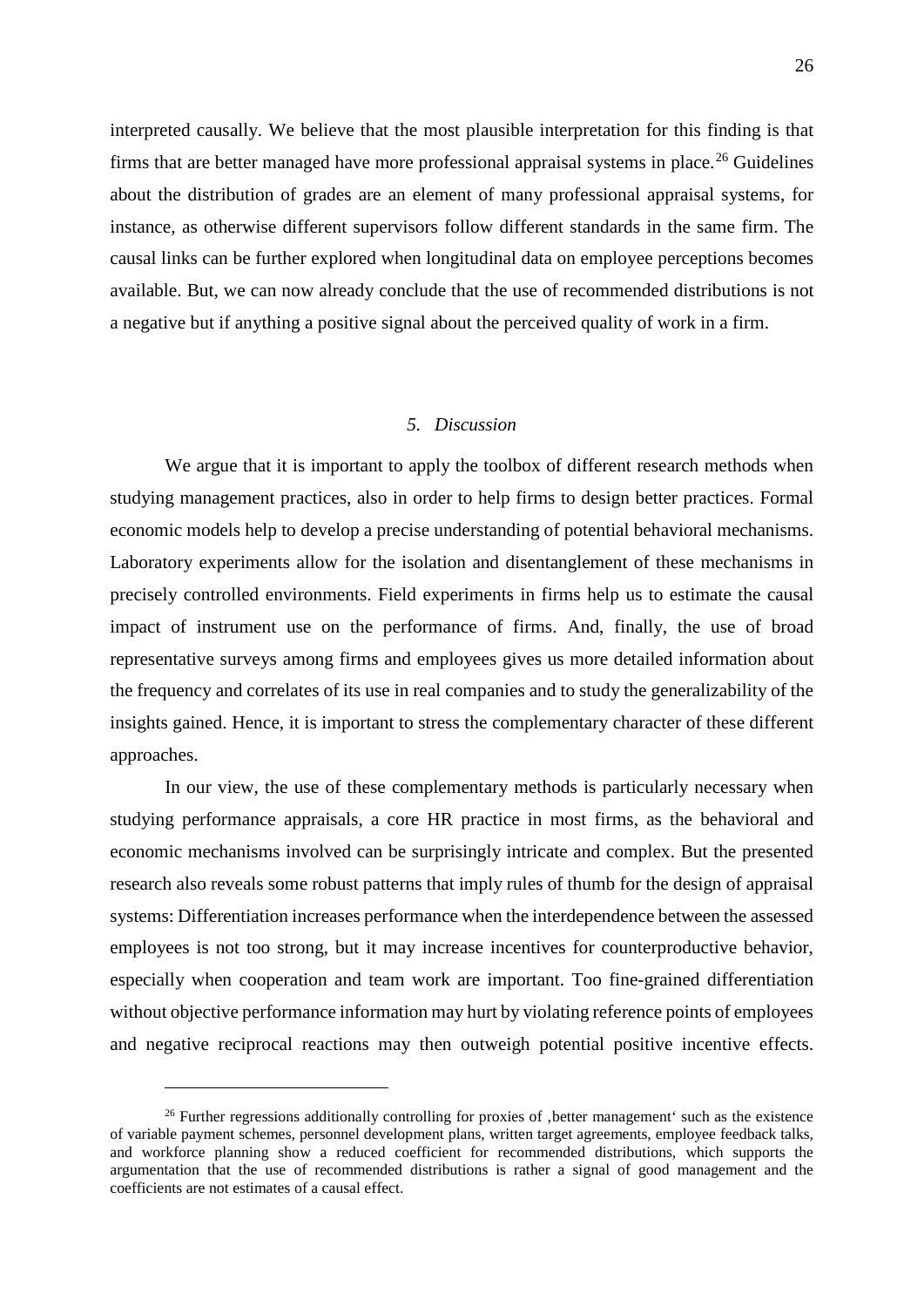Objective performance measurement can help by avoiding "rating biases". However, if objective performance information is not available and firms have to rely on subjective assessments, they should try to "manage" these assessments. Otherwise each supervisor is guided by her own individual social preferences, which leads to inconsistent evaluation standards across different units of a firm. This may well explain why employees in firms with recommended distributions are not unhappier and even perceive a higher fairness of compensation.

To conclude, we strongly believe that academic research using the presented mix of complementary methods can inform the practitioner's debate and helps to gain a broader understanding of what drives individual behavior in firms.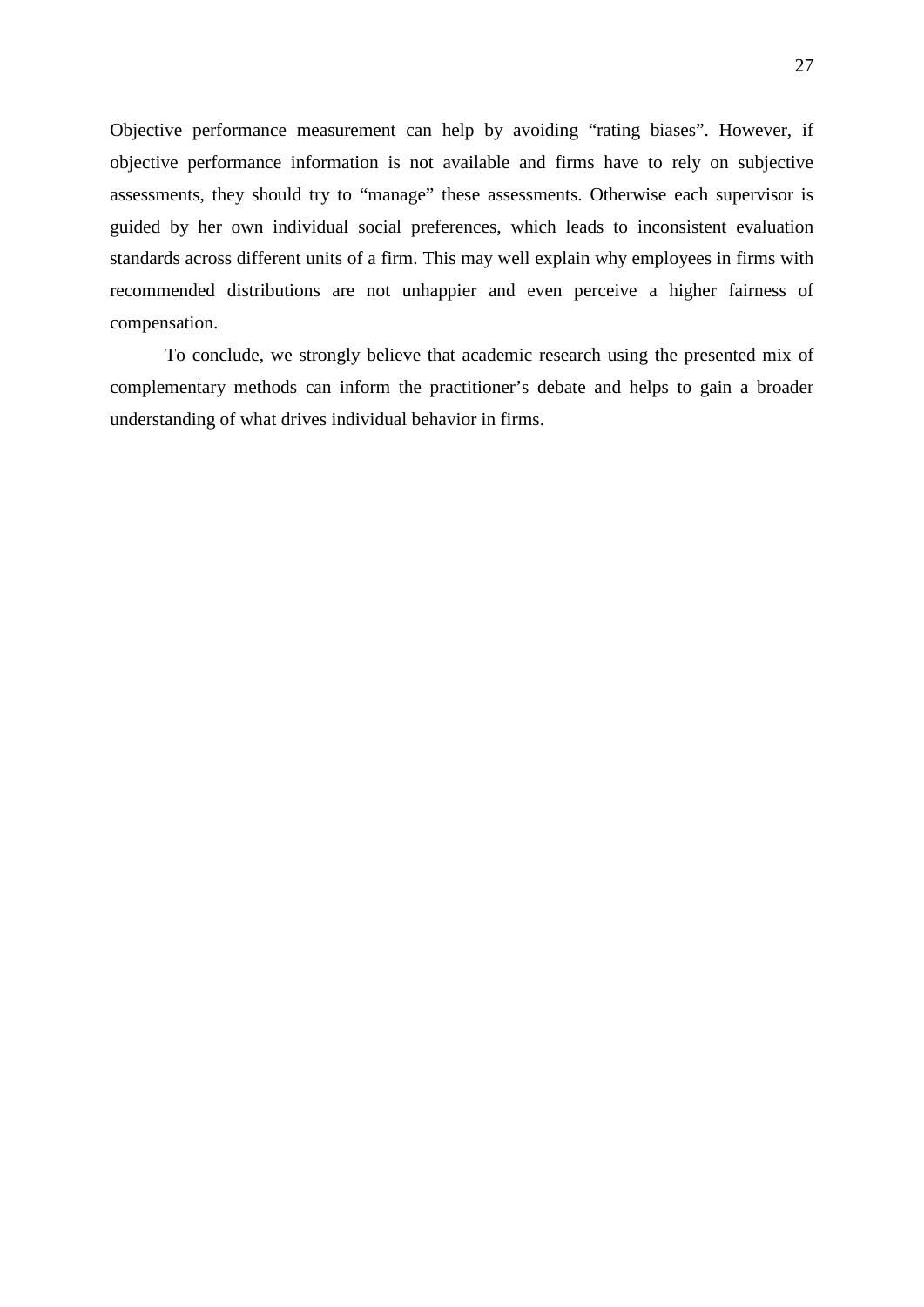#### *References*

- Abbink, K., and A. Sadrieh (2009), "The pleasure of being nasty," *Economics Letters*, 105(3), 306-308.
- Baker G. P., Gibbs, M., and B. Holmstrom (1994a), "The internal economics of the firm: Evidence from personnel data," *Quarterly Journal of Economics*, 109(4), 881-919.
- Baker G. P., Gibbs, M., and B. Holmstrom (1994b), "The wage policy of the firm," *Quarterly Journal of Economics*, 109(4), 921-955.
- Bandiera, O., Barankay, I., and I. Rasul (2011), "Field Experiments with Firms," *Journal of Economic Perspectives*, 25(3), 63-82.
- Bartel, A., Ichniowski, C., and K. Shaw (2004), "Using" insider econometrics" to study productivity," *American Economic Review*, 94(2), 217-223.
- Bell, D. (1985), "Disappointment in decision making under uncertainty," *Operations Research*, 33(1), 1-27.
- Bellemare, C., and B. Shearer (2009), "Gift giving and worker productivity: Evidence from a firm-level experiment," *Games and Economic Behavior*, 67(1), 233-244.
- Bellmann, L., Bender, S., Bossler, M., Broszeit, S., Dickmann, C., Gensicke, M., Gilberg, R., Grunau, P., Kampkötter, P., Laske, K., Mohrenweiser, J., Schröder, H., Schütz, H., Sliwka, D., Steffes, S., Stephani, J., Tschersich, N., and S. Wolter (2015), "LPP - Linked Personnel Panel. Quality of work and economic success: longitudinal study in German establishments (data collection on the first wave)," *FDZ-Methodenreport*, 05/2015.
- Bernardin H.J., Cooke D.K., and P. Villanova (2000), "Conscientiousness and agreeableness as predictors of rating leniency," *Journal of Applied Psychology*, 85(2), 232-236.
- Berger, J., Harbring, C., and D. Sliwka (2013), "Performance Appraisals and the Impact of Forced Distribution - An Experimental Investigation," *Management Science* 59(1), 54-68.
- Black, S. E., and L. M. Lynch (2004), "What's driving the new economy? The benefits of workplace innovation," *Economic Journal*, 114(493), F97-F116.
- Bloom, N., Eifert, B., Mahajan, A., McKenzie, D., and J. Roberts (2013), "Does Management Matter? Evidence from India," *The Quarterly Journal of Economics*, 128(1), 1-51.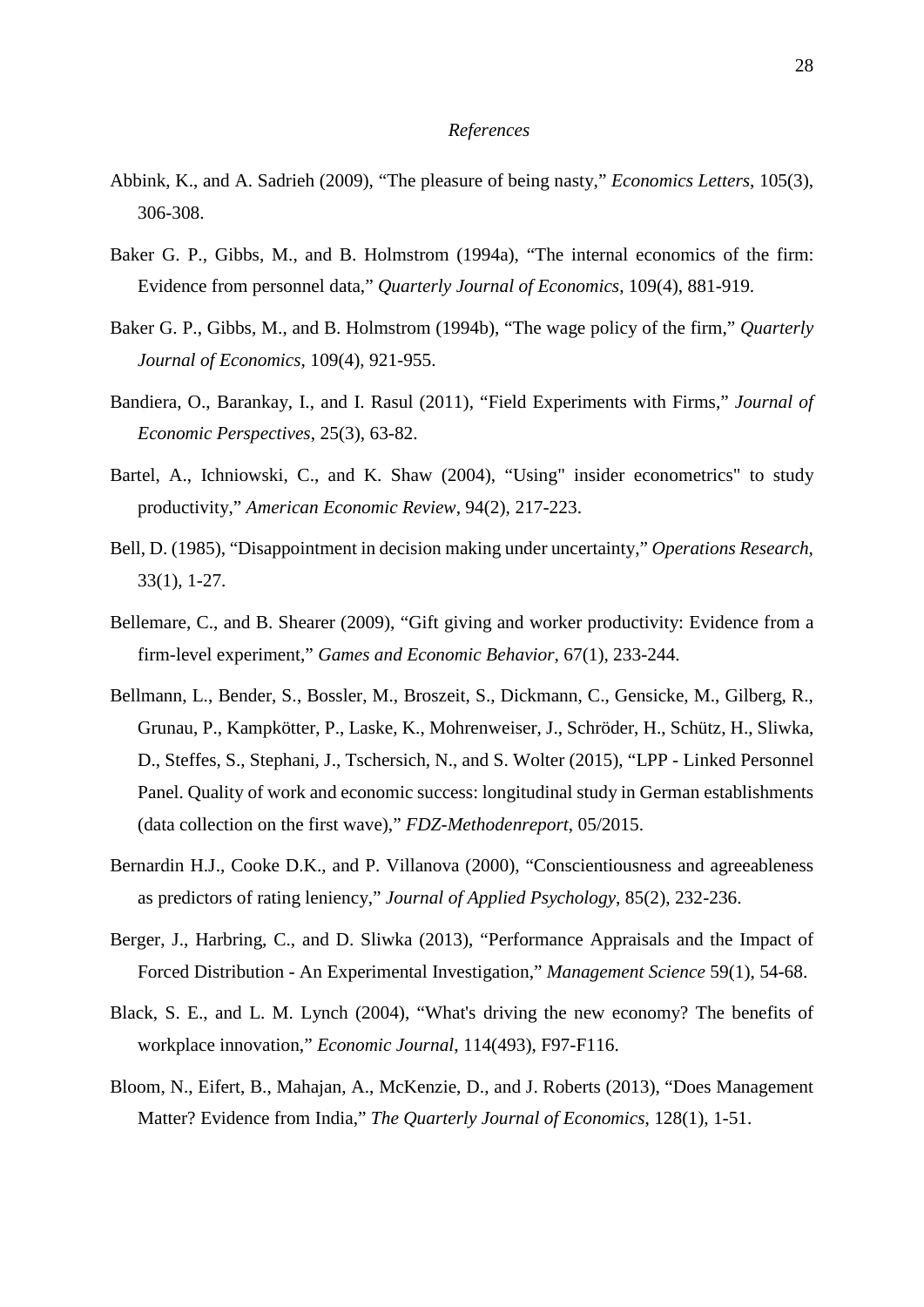- Bloom N., Genakos C., Sadun R., and J. Van Reenen (2012), "Management Practices Across Firms and Countries," *Academy Of Management Perspectives*, 26(1), 12-33.
- Bloom, N., and J. Van Reenen (2007), "Measuring and Explaining Management Practices Across Firms and Countries," *The Quarterly Journal of Economics*, 122(4), 1351-1408.
- Bloom, N., and J. Van Reenen (2010), "Why Do Management Practices Differ across Firms and Countries?," *Journal of Economic Perspectives*, 24(1), 203-24.
- Bloom, N., and J. van Reenen (2011), "Human resource management and productivity," *Handbook of Labor Economics*, 4, 1697-1767.
- Bol, J. C. (2011), "The determinants and performance effects of managers' performance evaluation biases," *The Accounting Review*, 86(5), 1549-1575.
- Bolton, G. (1991), "A comparative model of bargaining: Theory and evidence," *American Economic Review*, 81(5), 1096-1136.
- Bolton, G., and A. Ockenfels (2000), "ERC: A theory of equity, reciprocity and competition," *American Economic Review*, 90(1), 166-193.
- Breuer, K., Nieken, P., and D. Sliwka (2013), "Social ties and subjective performance evaluations: An empirical investigation," *Review of Managerial Science*, 7(2). 141-157.
- Camerer, C. F. (2015), "The promise and success of lab-field generalizability in experimental economics: A reply to Levitt and List," In G. R. Fréchette and A. Schotter (Eds.) Handbook of Experimental Economic Methodology, Oxford: Oxford University Press.
- Combs, J., Yongmei, L., Hall, A., and D. Ketchen (2006), "How Much Do High Performance Work Practices Matter? A Meta-Analysis of Their Effects on Organizational Performance?," *Personnel Psychology*, 59(3), 501-528.
- Deaton, A. (2010), "Instruments, randomization, and learning about development," *Journal of Economic Literature*, 48, 424-455.
- Delfgaauw, J., R. Dur, J. Sol, and W. Verbeke (2013), "Tournament incentives in the field: Gender differences in the workplace," *Journal of Labor Economics*, 31(2), 305-326.
- Dohmen, T., B. Kriechel, and G. A. Pfann (2004), "Monkey bars and ladders: The importance of lateral and vertical movements in internal labor market careers," *Journal of Population Economics*, 17(2), 193-228.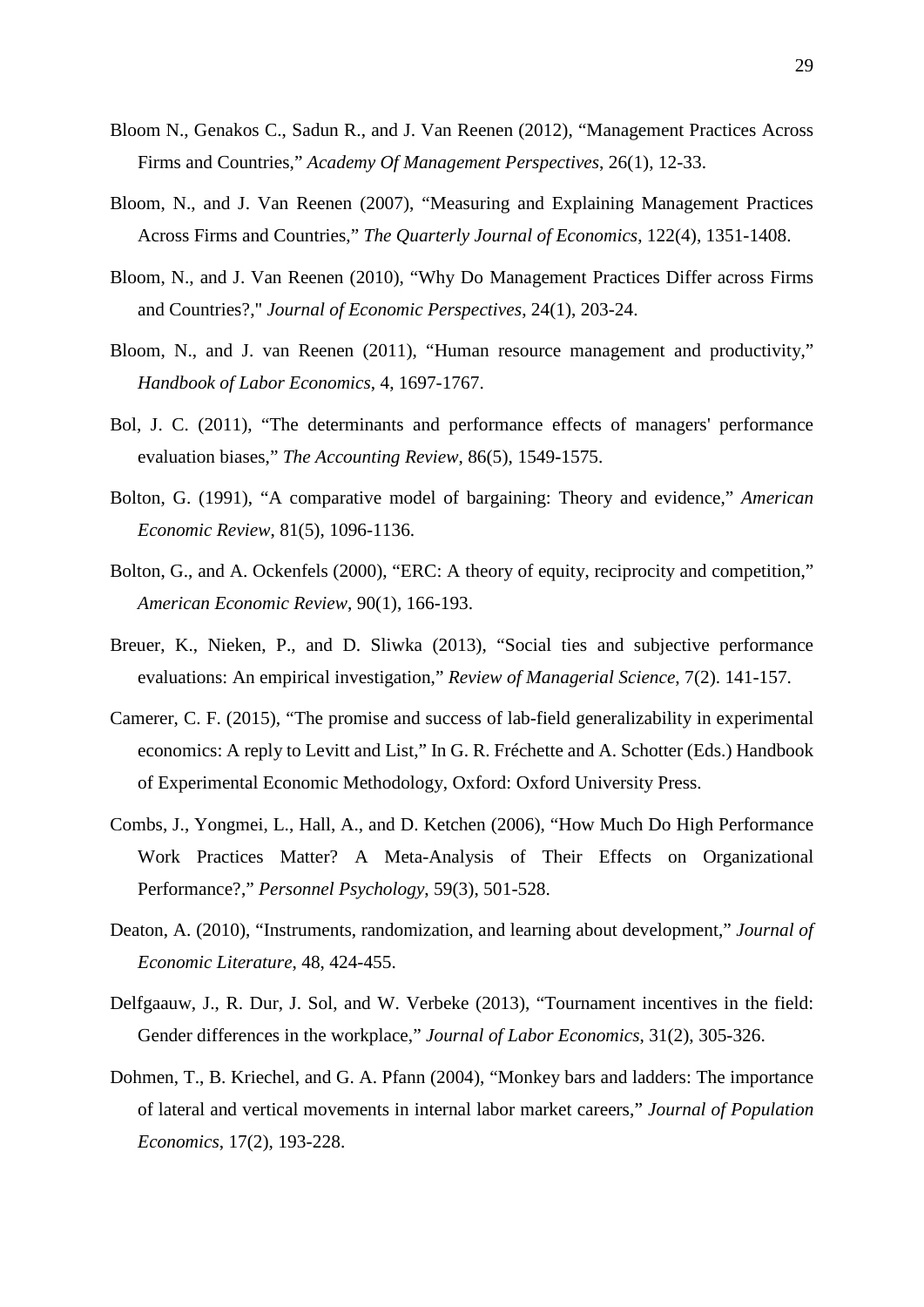- Dur, R., and J. Tichem (forthcoming). "Altruism and relational incentives in the workplace", *Journal of Economics and Management Strategy*.
- Engellandt, A., and R. T. Riphahn (2011), "Evidence on incentive effects of subjective performance evaluations," *Industrial & Labor Relations Review*, 64(2), 241-257.
- Englmaier, F., Roider, A., and U. Sunde (2012), "The Role of Salience in Performance Schemes: Evidence from a Field Experiment," IZA Discussion Paper No. 6448.
- Englmaier, F., and K. Schüßler (2015), "Complementarities of HRM Practices A Case for Employing Multiple Methods and Integrating Multiple Fields," CESifo Working Paper No. 5249.
- Falk, A., and J. J. Heckman (2009), "Lab Experiments Are a Major Source of Knowledge in the Social Sciences," *Science*, 326(5952), 535-538.
- Fehr, E., Kirchsteiger, G., and A. Riedl (1993), "Does fairness prevent market clearing? An experimental investigation," *The Quarterly Journal of Economics*, 108(2), 437-459.
- Fehr, E., Gächter, S., and G. Kirchsteiger (1997), "Reciprocity as a contract enforcement device: Experimental evidence," *Econometrica*, 65(4), 833-860.
- Fehr E., and K. M. Schmidt (1999), "A theory of fairness, competition, and cooperation," *The Quarterly Journal of Economics*, 114(3), 817-868.
- Fehr, E., and K. M. Schmidt (2006), "The economics of fairness, reciprocity and altruism Experimental evidence and new theories," Handbook of the economics of giving, altruism and reciprocity, 1, 615-691.
- Flabbi, L., and A. Ichino (2001), "Productivity, seniority and wages: New evidence from personnel data," *Labour Economics*, 8(3), 359-387.
- Fletcher, C., and R. Williams (1996), "Performance management, job satisfaction and organizational commitment," *British Journal of Management*, 7(2), 169-179.
- Frederiksen, A., Lange, F., and B. Kriechel (2012), "Subjective Performance Evaluations and Employee Careers.," IZA Discussion Paper No. 6373.
- Friebel, G., Heinz, M., Krüger, M., and N. Zubanov (2015), "Team incentives and performance: Evidence from a retail chain," Working Paper.
- Gibbs, M., Merchant, K. A., van der Stede, W.A., and M. E. Vargus (2004), "Determinants and effects of subjectivity in incentives," *Accounting Review*, 79(2), 409-436.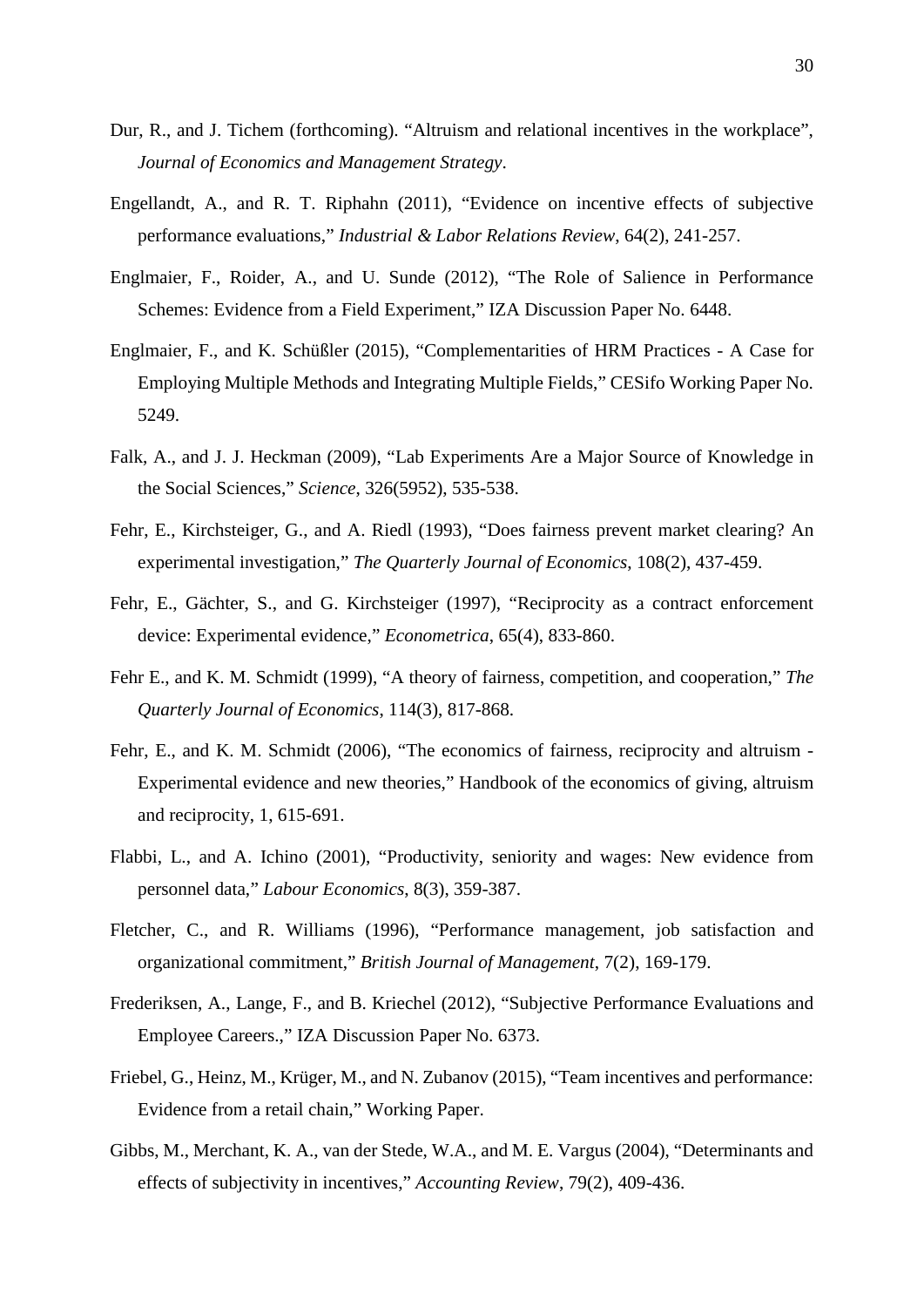- Giebe, T., and O. Gürtler (2012), "Optimal contracts for lenient supervisors," *Journal of Economic Behavior & Organization*, 81(2), 403-420.
- Grund, C., and J. Przemeck (2012), "Subjective performance appraisal and inequality aversion," *Applied Economics*, 44(17), 2149-2155.
- Grund, C., and D. Sliwka (2009), "The anatomy of performance appraisals in Germany," *The International Journal of Human Resource Management*, 20(10), 2049-2065.
- Halse, N., V. Smeets, and F. Warzynski (2011), "Subjective performance evaluation, compensation, and career dynamics in a global company," Working Paper No 11-15, Aarhus School of Business, Department of Economics, University of Aarhus.
- Heckman, J. (1992), "Randomization and Social Program Evaluation," In Manski, C., and I. Garfinkel, eds., Evaluating Welfare and Training Programs. Cambridge, Mass.: Harvard University Press, 1992, 201-230.
- Hossain, T., and J. A. List (2012), "The Behavioralist Visits the Factory: Increasing Productivity Using Simple Framing Manipulations," *Management Science*, 58(12), 2151- 2167.
- Huselid, M. A. (1995), "The impact of human resource management practices on turnover, productivity, and corporate financial performance," *Academy of Management Journal*, 38(3), 635-672.
- Huselid, M. A., and B. E. Becker (1996), "Methodological Issues in Cross‐Sectional and Panel Estimates of the Human Resource‐Firm Performance Link," *Industrial Relations* 35(3), 400-422.
- Imbens, G. W. (2010), "Better LATE Than Nothing: Some Comments on Deaton (2009) and Heckman and Urzua (2009)," *Journal of Economic Literature*, 48(2), 399-423.
- Kahneman, D., and A. Tversky (1979), "Prospect theory: An analysis of decision under risk," *Econometrica*, 47(2), 263-291.
- Kampkötter, P. (2015), "Performance Appraisals and Job Satisfaction," *The International Journal of Human Resource Management*, forthcoming.
- Kampkötter, P., and D. Sliwka (2014), "The Role of Differentiation in Performance Evaluations - Theory and Evidence," University of Cologne Working Paper.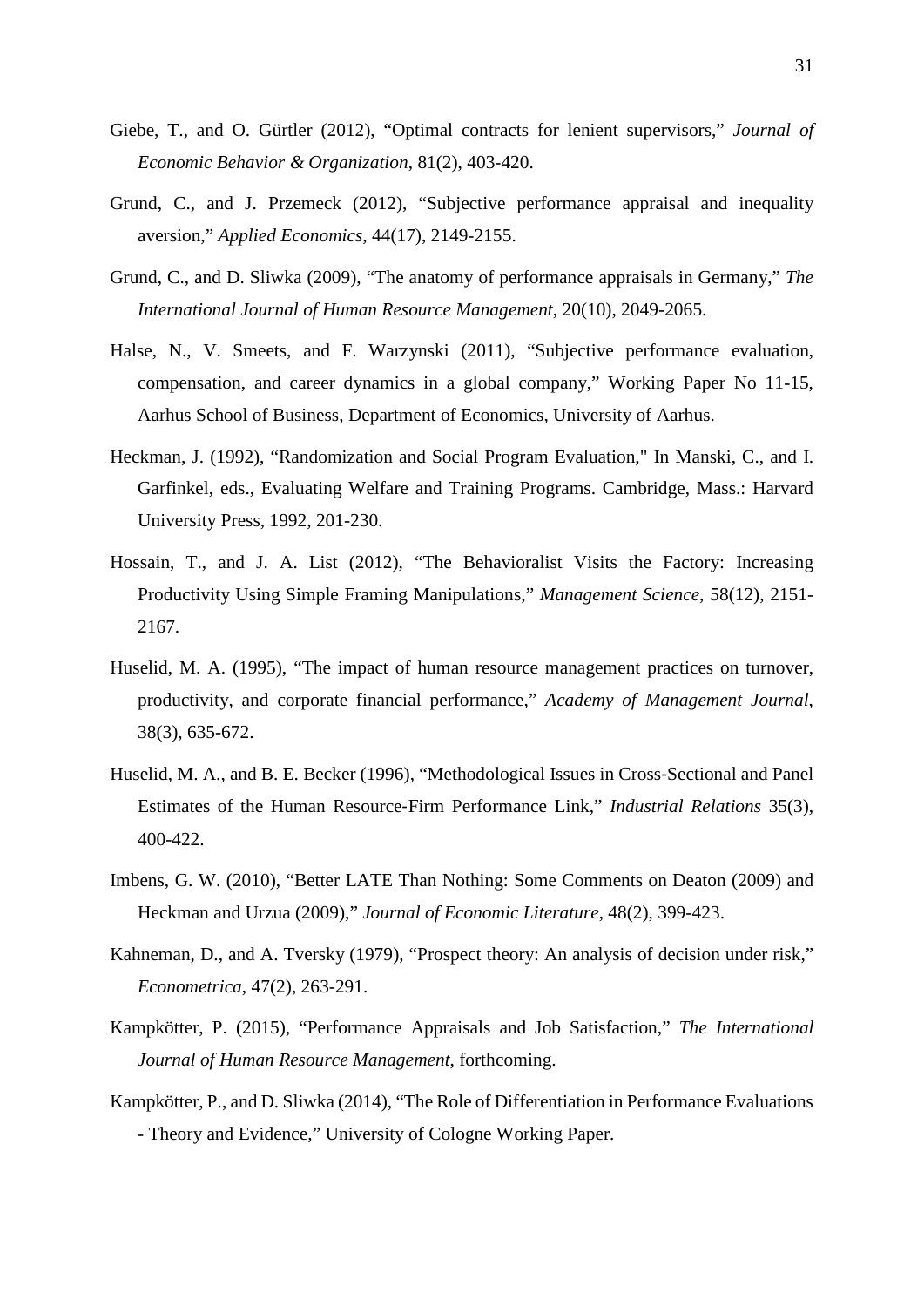- Kampkötter, P., Mohrenweiser, J., Sliwka, D., Steffes, S., and S. Wolter (2015), "The Use of HR Practices and Employee Attitudes: The Linked Personnel Panel", mimeo.
- Kane, J.S., Bernardin, H.J., Villanova, P., and J. Peyrefitte (1995), "Stability of rater leniency: Three studies," *Academy of Management Journal*, 38(4), 1036-1051.
- Köszegi B., and M. Rabin (2006), "A model of reference-dependent preferences," *The Quarterly Journal of Economics,* 121(4), 1133-1165.
- Landy, F.J., and J. Farr (1980), "Performance rating," *Psychological Bulletin*, 87(1), 72-107.
- Landy, F.J., and J. Farr (1983), *The measurement of work performance*, Academic Press, New York.
- Levitt, S. D., and J. A. List (2007), "What Do Laboratory Experiments Measuring Social Preferences Reveal About the Real World?," *Journal of Economic Perspectives*, 21(2), 153- 174.
- Loomes, G, and R. Sugden (1986), "Disappointment and dynamic consistency in choice under uncertainty," *Review of Economic Studies*, 53(2), 271-282.
- Ludwig, J., Kling, J. R., and S. Mullainathan (2011), "Mechanism Experiments and Policy Evaluations," *The Journal of Economic Perspectives*, 25(3), 7-38.
- Manthei, K., and D. Sliwka (2014), "Multitasking and the Benefits of Objective Performance Measurement - Evidence from a Field Experiment," University of Cologne Working Paper.
- Meyer J.P., Allen, N.J., and C. A: Smith (1993), "Commitment to organizations and occupations: extension and text of a three-component conceptualization," *Journal of Applied Psychology*, 78(4), 538-551.
- Michaels, E., Handfield-Jones, H., & Axelrod, B. (2001). *The war for talent*. Harvard Business Press.
- Moers, F. (2005), "Discretion and bias in performance evaluation: The impact of diversity and subjectivity," *Accounting, Organizations & Society*, 30(1), 67-80.
- Murphy, K.R., and J. N. Cleveland (1991), *Performance Appraisal: An Organizational Perspective*, Allyn and Bacon, Boston, MA
- Murphy, K.J. (1992), *Performance measurement and appraisal: Motivating managers to identify and reward performance*. Burns, W.J Jr, ed. Performance Measurement, Evaluation, and Incentives, Harvard Business School Press, Boston, 37-62.